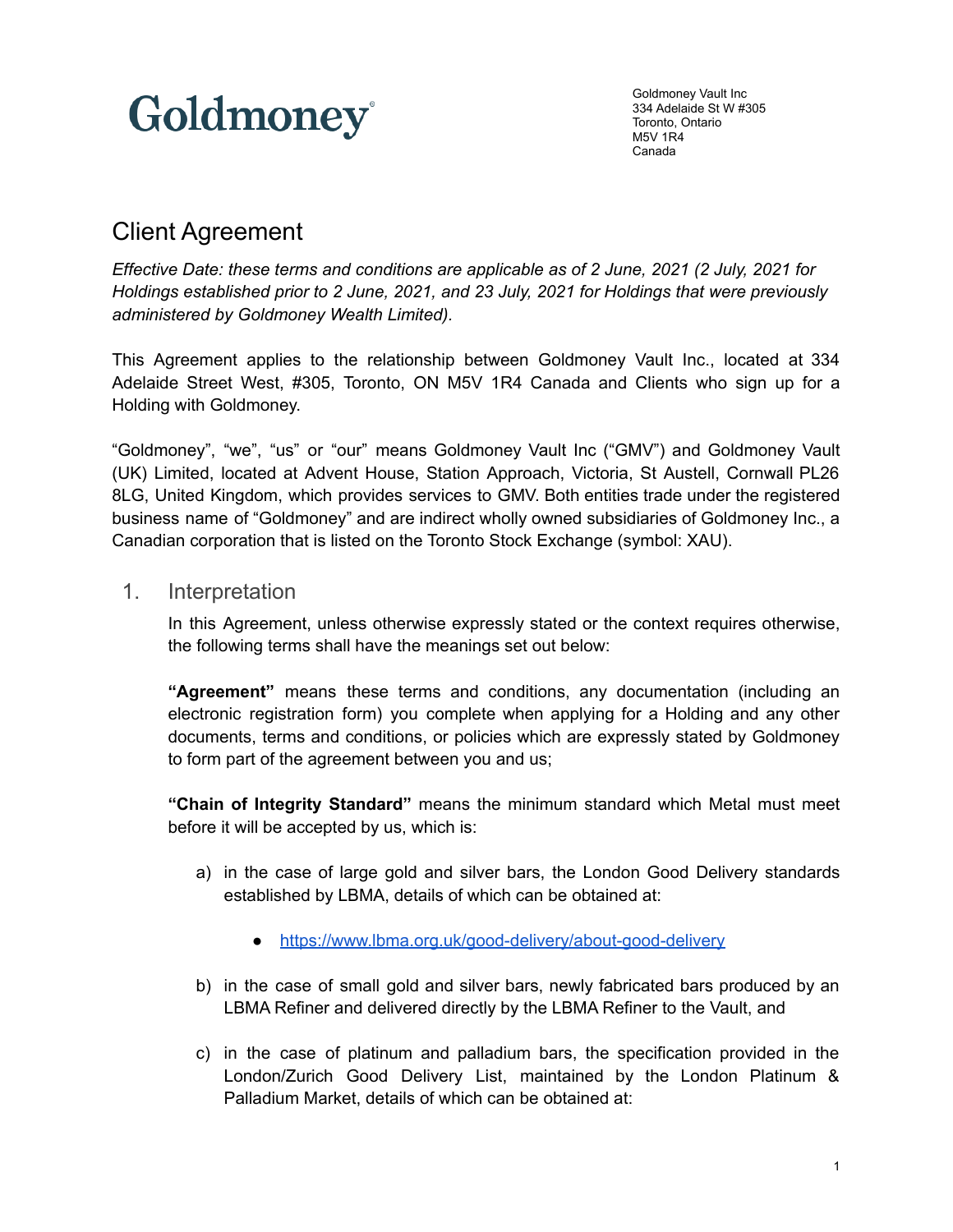● <https://www.lppm.com/good-delivery/>

**"Client"**, **"you"** or **"your"** means an individual, company or other entity with the legal capacity to enter into agreements and be held responsible for his/her/its actions who has registered and been accepted by us for a Holding, and in the case of Joint Holdings includes all Joint Clients, by completing to our satisfaction the applicable verification requirements in accordance with this Agreement and our Client Acceptance Policy;

**"Client Acceptance Policy"** means the process (as amended from time to time) that is used by Goldmoney to review your application to become a Client and thereafter throughout our relationship to enable us to know our clients and meet our regulatory obligations, including but not limited to the verification of your e-mail address, identity and residence address;

**"Client Money"** means all or whatever national currency is held by Goldmoney for and on your behalf. All Client Money is held in a fiduciary capacity and not for Goldmoney's own account. You bear any risk related to the regulated banks that hold Client Money;

**"Disclaimer"** means the general disclaimers of liability that form part of this Agreement and are posted on the Goldmoney Website at:

<https://www.goldmoney.com/disclaimer>

under the headings "Exclusion of Liability", "Goldmoney Not Responsible for Internet Software or Computer Viruses"; and "Website is Provided as a Service Only";

**"Email Address"** means the email address that you provide to us at the time that you apply for a Holding in accordance with clause 3.2, or subsequently replace with a new email address by notifying Goldmoney;

**"Canadian Law"** Canadian law refers to the legal system administered by the courts in Canada, which rule on both civil and criminal matters.

**"Force Majeure"** means any circumstance, act, or event beyond our reasonable control, including (but not limited to) any:

- a) lockouts, strikes or other industrial disputes (in each case, whether or not relating to our workforce and whether or not beyond our reasonable control)
- b) changes to applicable laws, acts, or regulations of any governmental or supranational bodies or authorities,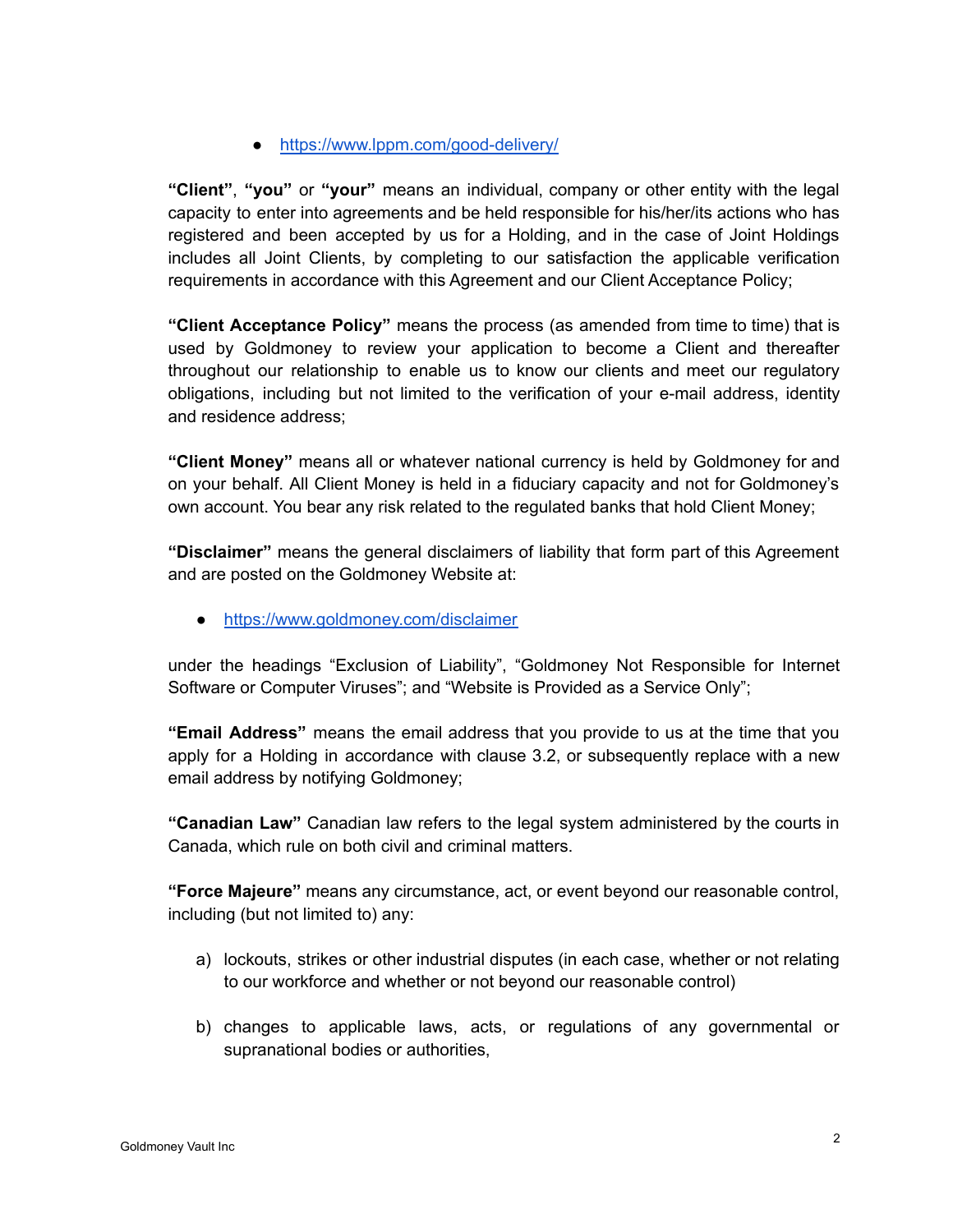- c) breakdown, failure, malfunction, or hacking of telecommunications or computer services or systems (including the internet) including, without limitation, any third-party services or systems or acts of hackers,
- d) unusual volatility in the market, hacking, Denial of Service (DoS) attack deliberate market distortion or manipulation, and disruptions to trading or the trading price,
- e) act of God, fire, act of government or state, terrorist act, war, civil commotion, insurrection or embargo, epidemic, pandemic, earthquake, nuclear incident, floods, or volcanic action,
- f) inability to communicate with brokers or market makers for whatever reason or late or mistaken delivery or payment by any bank or counterparty,
- g) prevention from or hindrance in obtaining any energy or other supplies, and
- h) any other reason (whether or not similar in kind to any circumstance, act or event described in (a) to (g) above).

**"Goldmoney Website"** means the public and private website that forms part of this Agreement that is accessible at:

<https://www.goldmoney.com>

**"Holding"** means the electronic record provided online to you by Goldmoney:

- a) in respect of Metal that you hold, the quantity of grams or ounces of:
	- i) gold held by or for you or on your behalf (as the case may be) at the Vault, which quantity is expressed as Gold Grams and Mils,
	- ii) silver held by or for you or on your behalf (as the case may be) at the Vault, which quantity is expressed as Silver Ounces and fractions of Silver Ounces up to one thousandth of an ounce,
	- iii) platinum held by or for you or on your behalf (as the case may be) at the Vault, which quantity is expressed as Platinum Grams and Mils, and
	- iv) palladium held by or for you or on your behalf (as the case may be) at the Vault, which quantity is expressed as Palladium Grams and Mils.
- b) the quantity of Registered Bars held by or for you or on your behalf (as the case may be) at the Vault, which quantity is expressed in whole bars together with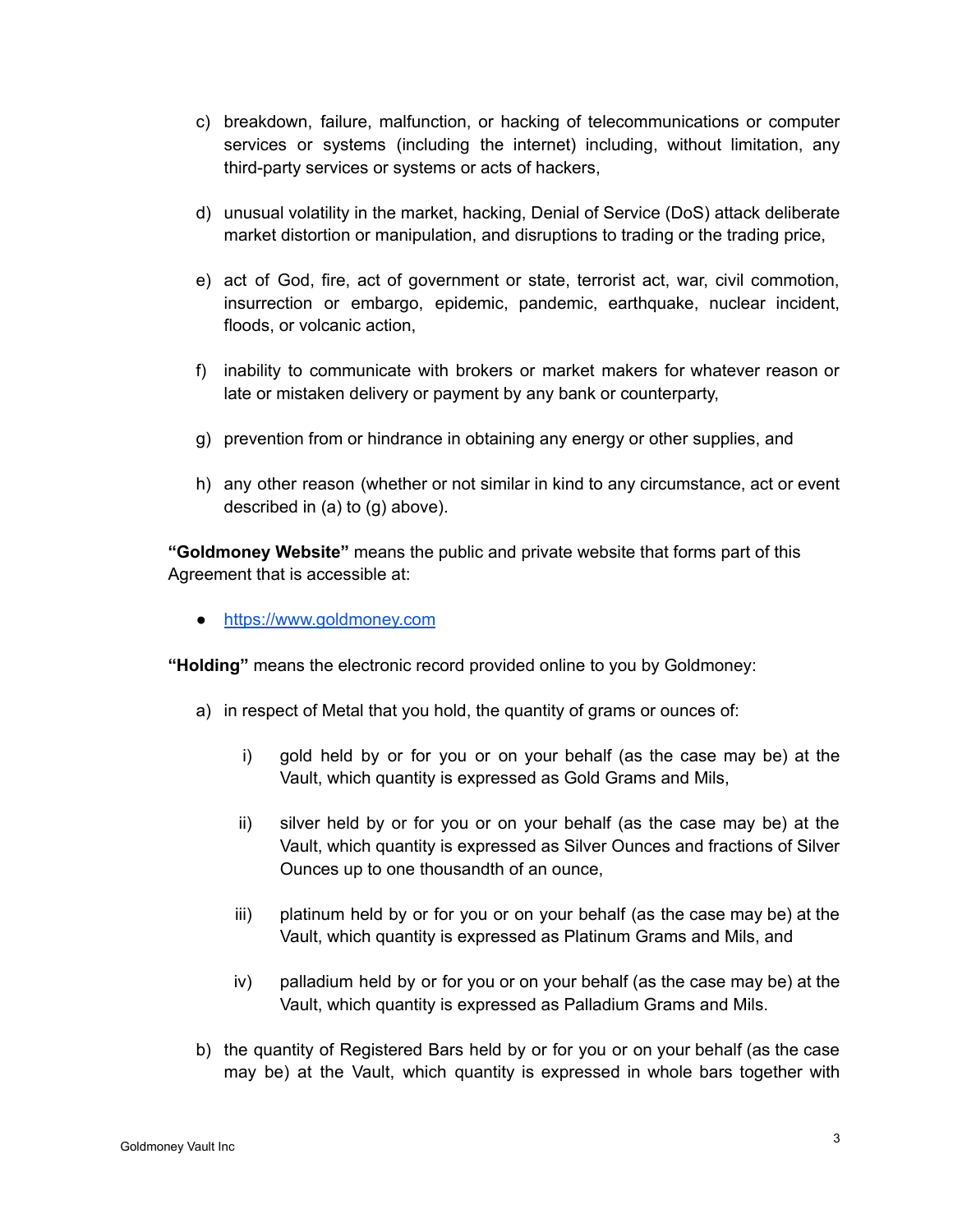corresponding bar serial numbers and other identifying marks on the bar such as the name of the refiner,

- c) any Client Money held by you through our platform,
- d) your transactions with us, or
- e) the fees levied by us for services provided to you.

**"Holding Number"** means the unique number assigned to you to identify your Holding at the time you establish a Holding with Goldmoney;

**"Joint Client"** means each Client who owns a Joint Holding together with any other Client or Clients;

**"Joint Holding"** means a Holding owned by two or more Clients jointly and which is subject to the normal rules relating to rights in the property held jointly and to the rights of survivorship pursuant to Canadian law;

**"LBMA"** means the London Bullion Market Association;

**"LBMA Good Delivery List"** means a list maintained by the LBMA of approved refiners and the requirements the bars they fabricate must meet, details of which can be obtained at:

● <https://www.lbma.org.uk/good-delivery/about-good-delivery>

**"LBMA Refiner"** means a refiner specified on the LBMA Good Delivery List;

**"Message Box"** means the secure electronic communication tool available for use within your Holding and accessible via the Goldmoney Website;

**"Metal"** means physical gold, silver, platinum or palladium that meets the Chain of Integrity Standard. Goldmoney records in your Holding the Metal held by you at the Vault in terms of Metal Units and Registered Bars;

**"Metal Unit(s)"** means a Gold Gram, Silver Ounce, Platinum Gram, Palladium Gram and multiples or fractions thereof:

**"Mil"** means one thousandth of a Gold Gram, Platinum Gram, or Palladium Gram, as appropriate;

**"National Currency"** means the national currency of any territory that is accepted by us in exchange for Metal or any other National Currency from time to time;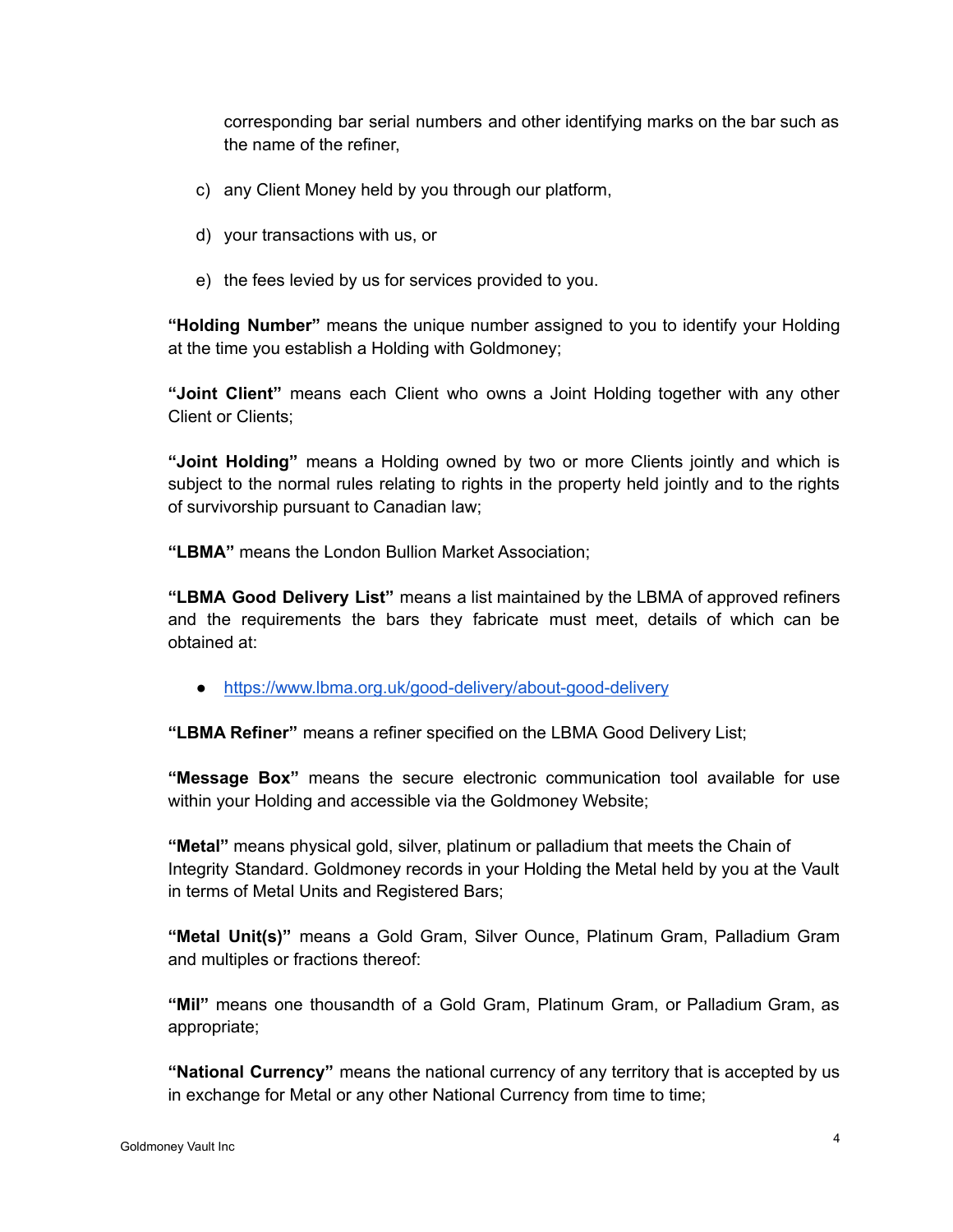**"Password"** means the alpha-numeric string of at least eight characters in length with at least one number and one letter that you may use to access your Holding;

**"Privacy Policy"** means the privacy policy (as amended from time to time) that is posted on the Goldmoney Website, which policy forms part of this Agreement and can be reviewed at:

● <https://www.goldmoney.com/privacy-policy>

**"Registered Bar"** means a whole bar of any Metal, which is recorded in a Holding as exclusive property of a particular Client and in which no other Client has any interest;

**"Vault"** means a service provider(s) operating a specialised storage facility for physical bullion appointed by us in accordance with clause 5 to store Metal on behalf of all Clients.

- 2. Acceptance of the Client Agreement
	- 2.1. The relationship between Goldmoney and the Client shall be governed by this Agreement. This Agreement applies where Goldmoney provides products and services to or engages with the Client in the activities described in this Agreement, including operating the Client's Holding(s), arranging for storage, collection, and delivery, and other products and services that Goldmoney may from time to time offer to the Client.
	- 2.2. Goldmoney is not required to provide any product or service to the Client under this Agreement unless Goldmoney has accepted the Client by opening a Holding for the Client and the Client satisfies the requirements of the Client Acceptance Policy. The Client agrees to be bound by this Agreement from the time of application for a Holding.
	- 2.3. By applying for a Holding, you agree:
		- 2.3.1. that this Agreement and the associated policies document the contractual relationship between you and us,
		- 2.3.2. to be bound by the provisions of this Agreement and the associated policies, and
		- 2.3.3. to comply with all relevant laws of any territory of which you are a citizen, national, or subject, and of any territory in which you are resident from time to time, and of any other territory from which you access the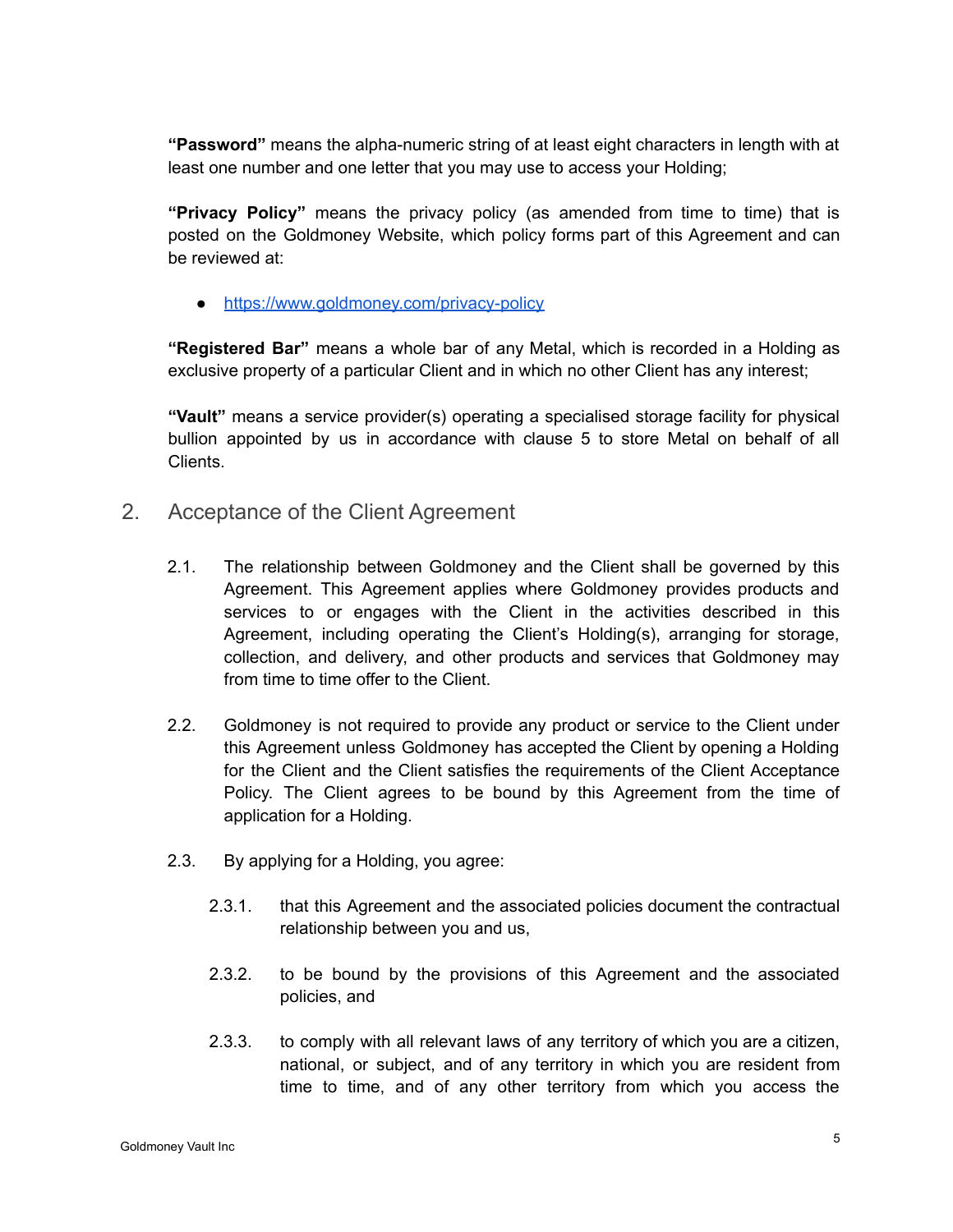Goldmoney Website, the laws of the countries in which the Vaults are located (where applicable), and including, without limitation, Canadian law.

# 3. Your Holding

- 3.1. Holding functionality
	- 3.1.1. You acknowledge that a Holding may not provide access to the full range of our products and services. We may offer and operate Holdings that may have different functionality. The functions of your Holding that are available to you are described during the application process you follow to establish a Holding and stated on the Goldmoney Website.
	- 3.1.2. You acknowledge that Goldmoney will not and does not provide financial, tax, investment, or legal advice and that it is your responsibility to obtain any financial, tax, investment, or legal advice in relation to your Holding and the products and services offered by Goldmoney.
	- 3.1.3. Certain types of products or services may not be available to the residents or citizens of certain countries. These restrictions are indicated to you during the application process you follow to establish a Holding and stated on the Goldmoney Website.
	- 3.1.4. A Holding and our products and services are subject to your payment of fees in accordance with clause 8.
	- 3.1.5. We may at any time change the products and services and fees associated with any Holding. Any such changes are made in accordance with clause 16.4.
- 3.2. Establishing your Holding
	- 3.2.1. Upon Goldmoney's acceptance and approval of the Client's application, Goldmoney shall in accordance with its general operating procedures (including the Client Acceptance Policy) establish a Holding in the name of the Client upon which the Client may purchase or sell Metal and National Currency as provided by and in accordance with the terms and conditions of this Agreement. You may open more than one Holding.
	- 3.2.2. Every Holding records the Metal Units and National Currency you own. You acknowledge that the price of your Metal Units and National Currency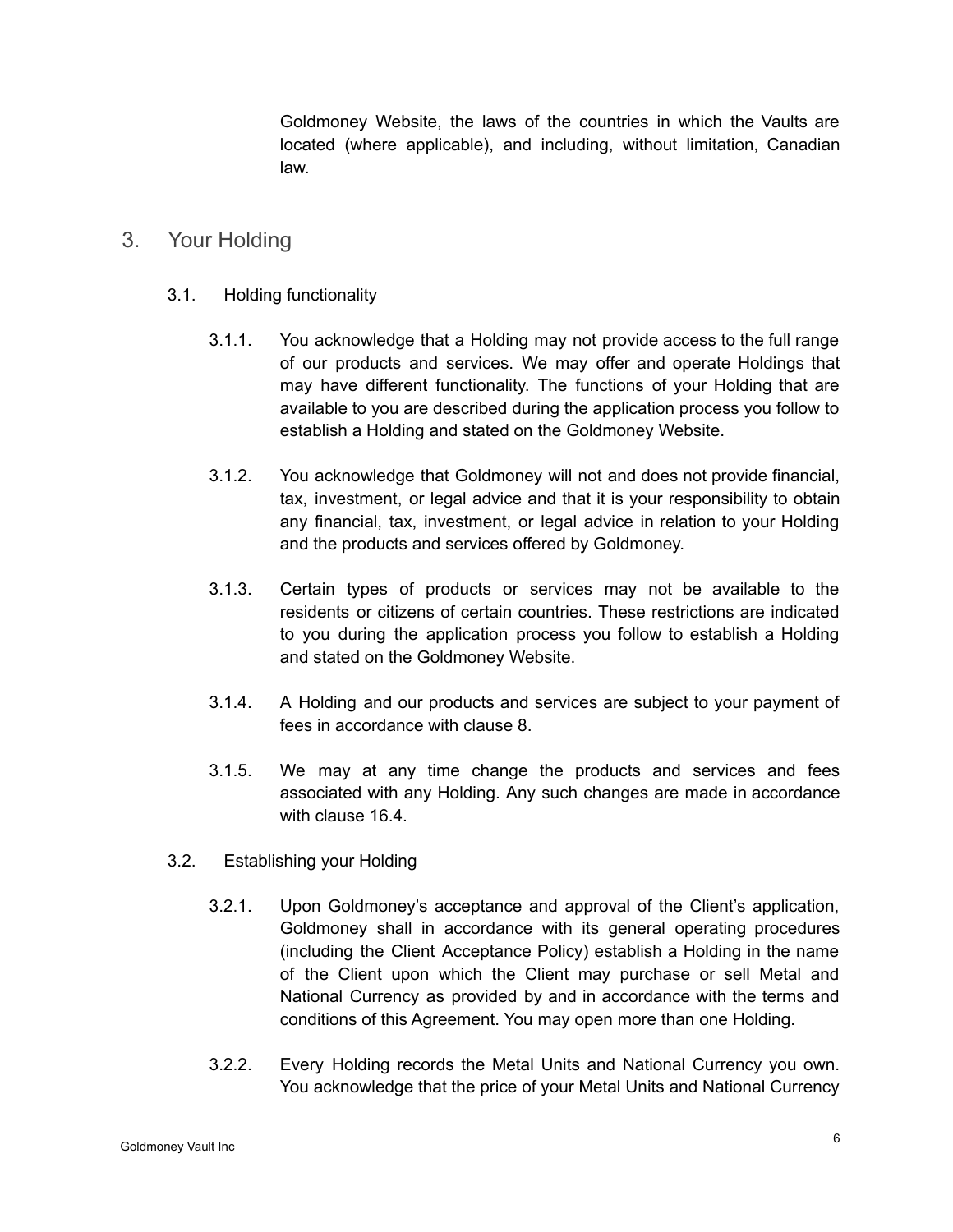can rise or fall in relation to each other, which creates exchange rate risk; you agree to assume any and all exchange rate risk. You acknowledge and agree that Goldmoney does not provide any advice as to whether the products or services you choose to use are suitable for your financial situation and goals.

- 3.2.3. The Client shall provide Goldmoney with such information as Goldmoney may require or request in relation to this Agreement, including information required to comply with all applicable laws and regulations, including applicable anti-money laundering rules and regulations. Without prejudice to the generality of the foregoing, as a condition to you becoming a Client, you must comply with the Client Acceptance Policy for verifying your identity and providing other information that we may reasonably request prior to accepting your application, or subsequently once your Holding is open.
- 3.2.4. You represent and warrant to us at all times that, to the best of your knowledge, any information provided to us by you is complete, accurate, and not misleading in any material respect and you agree to notify us should such information change.
- 3.2.5. Without prejudice to any other rights we may have in relation to a Holding or to terminate this Agreement, we may at our sole discretion lock or suspend any Holding we operate for you and/or terminate this Agreement in the event of any failure or suspected failure by you to comply with the Client Acceptance Policy, including but not limited to failure to comply with requests that we make under the Client Acceptance Policy (or under this Agreement more generally) at any time for relevant information and/or documentation.
- 3.2.6. If we lock your Holding, you will have access to it to view your assets but are prevented from undertaking any transaction. If we suspend your Holding, you will not have access to it, meaning that you are not able to login to view your assets.
- 3.2.7. For any Holding where full or satisfactory verification cannot be completed successfully in accordance with (and within the period specified in) our Client Acceptance Policy, we will lock or suspend your Holding with immediate effect.
- 3.2.8. Subject to applicable law, we will notify you of a lock or suspension as soon as reasonably practicable and advise the steps you must take, if any, to end the lock or suspension.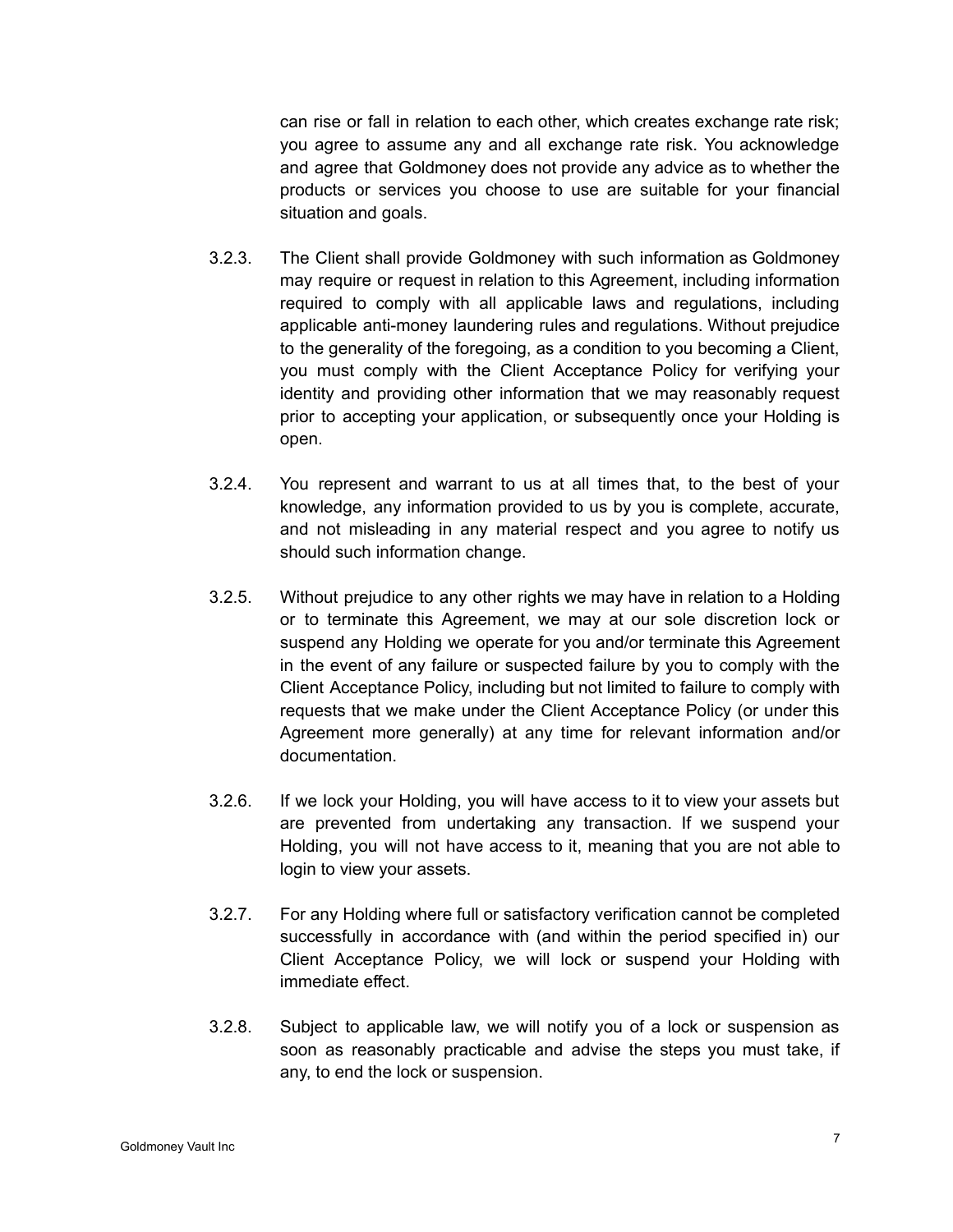#### 3.3. Joint Holdings

- 3.3.1. You may grant additional persons over the age of eighteen (18) full access to your Holding at which point, subject to the ongoing satisfaction of the conditions in clauses 3.2(3,4,5), each relevant Holding will be treated as a Joint Holding. In this event, you agree that this Agreement binds all persons having an interest in your Joint Holding, each a Joint Client, and that you shall, together with any Joint Client, be jointly and severally liable for any Client obligations in respect of this Agreement, and each Joint Client agrees to comply with the terms of this Agreement.
- 3.3.2. You acknowledge that all owners of a Joint Holding will be able to transact within the Holding independently of the other owner(s) of the Joint Holding. This includes, but is not limited to, transfers to a bank account belonging to any one named Holding owner, regardless of whether other Holding owners are also named on such bank accounts. Goldmoney shall not be held liable for the results of a transfer request made by a fully verified Holding owner to a bank account that has been linked to the Goldmoney Holding according to the bank account acceptability conditions.
- 3.4. Holdings with minors
	- 3.4.1. An individual under the age of 18 (a "Minor") may own a Holding, provided that the Holding is opened by and held in the name of a person over the age of 18 (the "Guardian") on behalf of the Minor. The Guardian shall have no rights of ownership, and ownership of the Holding shall remain with the Minor at all times. Upon the Minor reaching the age of 18, the Minor will be verified in accordance with the Client Acceptance Policy, after which the Guardian shall be removed from and prevented access to the Holding. Prior to the time of such removal the Guardian shall be fully liable for compliance with the terms and conditions of this Agreement.
	- 3.4.2. You may add a Minor(s) to your existing Holding by providing the required identity documentation to Goldmoney. A Minor will have no rights to access or control the Holding until such time as the Minor is added to the Holding as a Joint Client upon instruction by the owner of the Holding after the Minor reaches the age of 18 and is verified by Goldmoney in accordance with the Client Acceptance Policy.
- 4. Using your Holding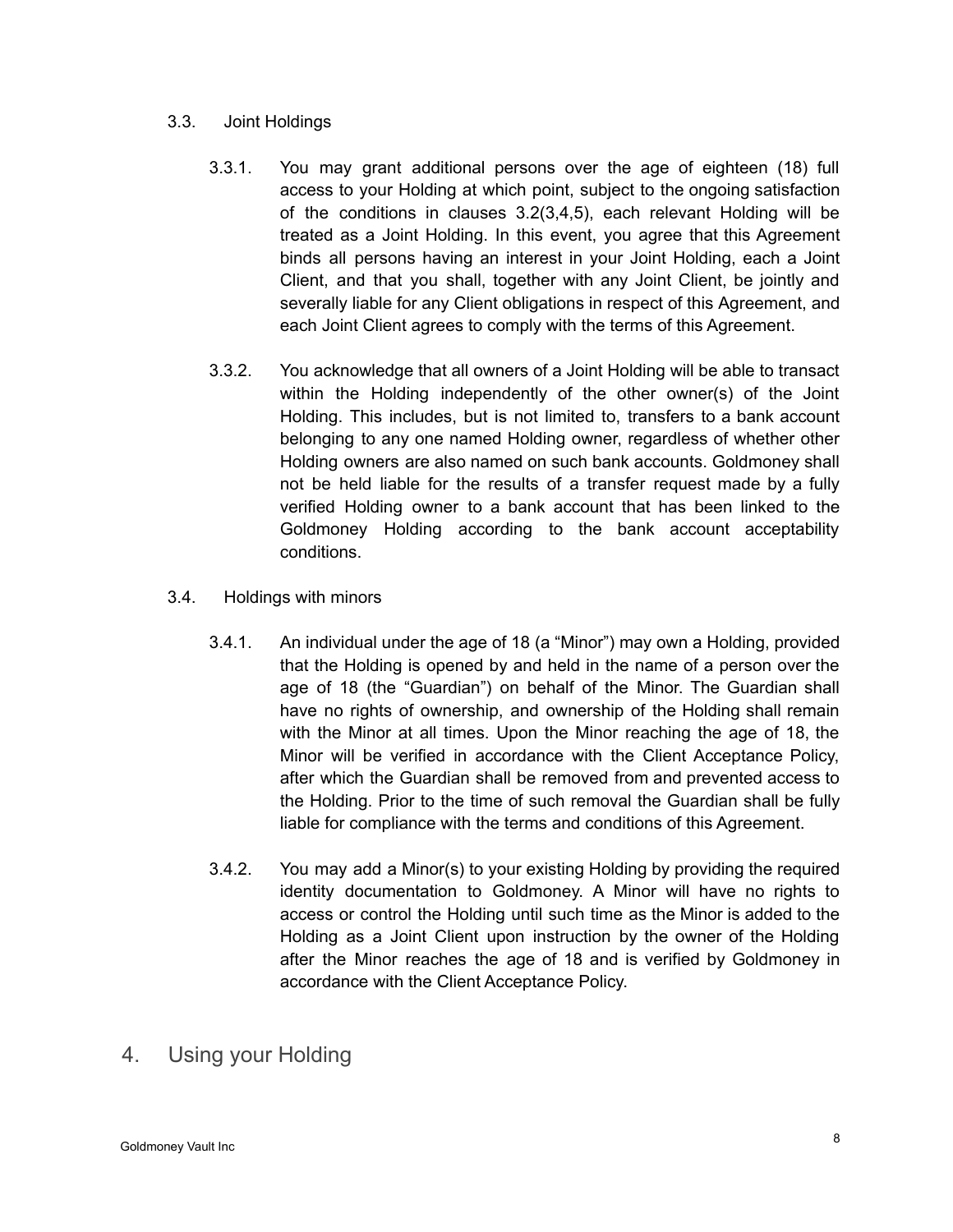- 4.1. Buying and selling assets
	- 4.1.1. Subject to the restrictions applicable to a Holding as provided in this Agreement, upon establishing a Holding you have the ability to buy Metal and National Currency from us and sell Metal and National Currency to us by submitting requests to buy or sell via your Holding. All such transactions and any other products or services that we may agree from time to time to provide to you will be subject to and undertaken in accordance with this Agreement, our Client Acceptance Policy, and any applicable laws or regulations.
	- 4.1.2. All transactions of the products and services that we provide and you partake via your Holding, and any fees or charges due to us or any third-party provider or supplier in relation to these transactions are recorded in your Holding. All transactions are recorded electronically using Metal Units or National Currency.
	- 4.1.3. All Clients who own Metal own allocated Metal stored in a Vault for them by Goldmoney as agent for Goldmoney's clients. Allocated storage means that the grams of gold, ounces of silver, grams of platinum and grams of palladium in the Vault are contained within discrete and identifiable forms of physical bullion that meet the Chain of Integrity **Standard**
	- 4.1.4. Each record of a Metal Unit (as the case may be) in your Holding is part of the aggregate weight of Metal that comprises a variety of sizes of bars that meet the Chain of Integrity Standard and is stored for Goldmoney's clients in a designated precious metals storage area in a Vault. The aggregate number of units of each Metal held by all of Goldmoney's clients that is recorded in all of Goldmoney's client holdings is always equal to an identical weight of each Metal held in the Vaults.
	- 4.1.5. Metal held in each Vault is owned by Clients and is recorded in the Client's Holding as Registered Bars or as the Client's portion of their undivided interest of the Metal in each Vault not recorded as Registered Bars. Your Holding quantifies your undivided interest in the bars of allocated Metal stored at the Vault(s) of your choice. An undivided interest means that your Metal is part of the weight of Metal owned by all the clients of Goldmoney not recorded as Registered Bars.
	- 4.1.6. Goldmoney confirms that for every Metal Unit held in accordance with this Clause 3, cumulatively as Registered Bars and as each Client's undivided interest in Metal, there is an identical weight of grams of gold, ounces of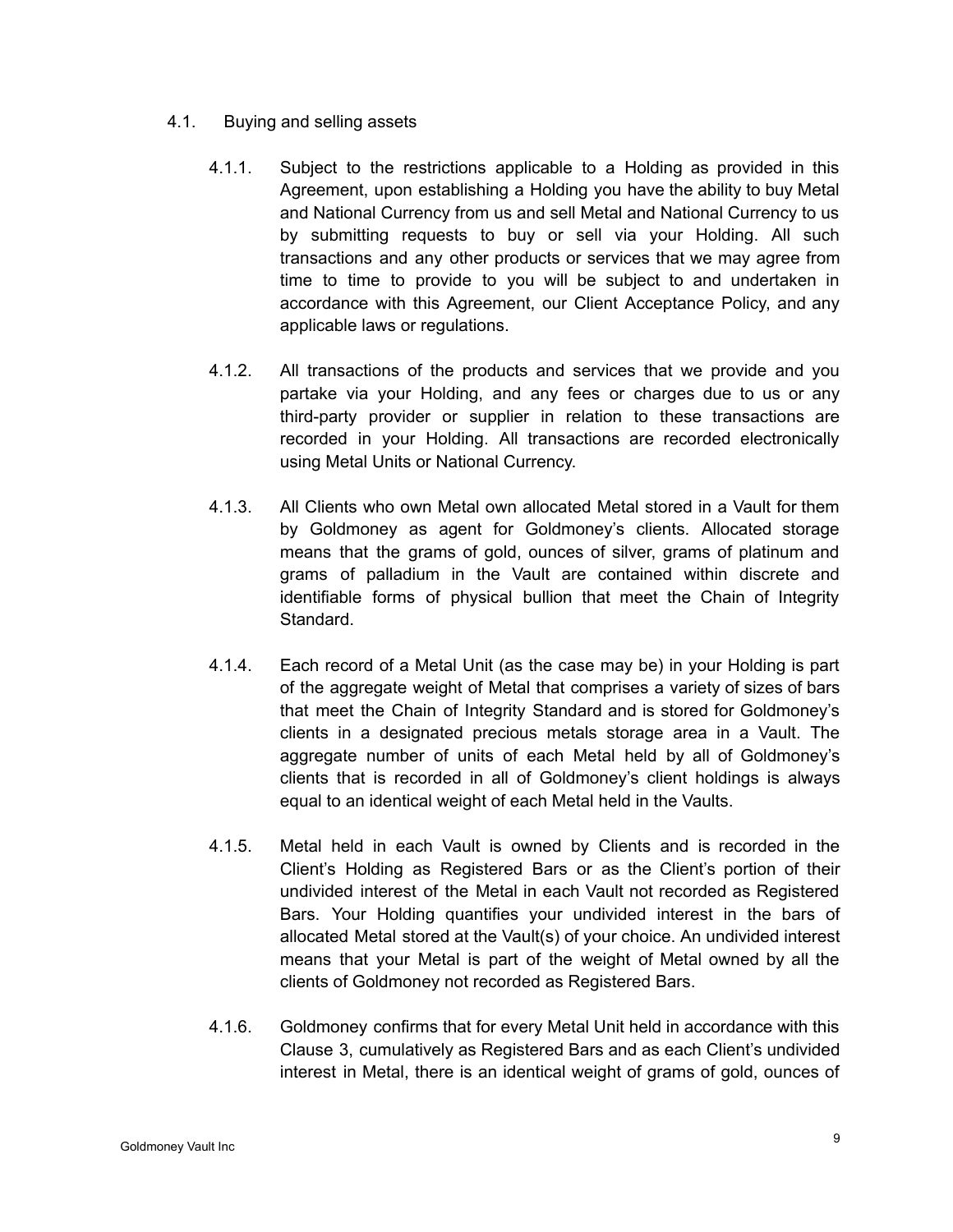silver, grams of platinum, and grams of palladium, as measured by fine or gross weight (as applicable), in allocated storage at the Vault.

- 4.1.7. You can buy units of Metal by:
	- 4.1.7.1. delivering Metal to the Vault, where such delivery is permitted and made in accordance with all applicable requirements, in which case the Metal is added to the weight of Metal in the Vault such that:
		- 4.1.7.1.1. subject to clause 6, you together with other Clients each become part-owners of the aggregate weight of the Metal in the relevant Vault to the extent of each Client's undivided interest, or
		- 4.1.7.1.2. the Metal is recorded as a Registered Bar in your Holding as owner and as your exclusive property in which no other person has any interest, provided that you give us instructions that we accept to register the bar(s) upon their receipt in the Vault and also provided that the one or more bars of Metal that you chose to register matches or exceeds the smallest bar weight and other requirements that meet the Chain of Integrity Standard.
	- 4.1.7.2. receiving units of Metal from GMV in relation to the purchase of Metal from GMV. When you receive these units, you increase your undivided interest in the weight of Metal in the Vault you choose by an amount equal to the value of the money paid for the purchase less any fee or charge due to GMV for this service.
- 4.1.8. The number of units recorded in your Holding quantifies the total of your interests in the Metal stored in the Vault(s). The records in your Holding are evidence of your ownership of any Registered Bars held for you in the Vault(s) and your proportionate undivided interest in the weight of non-registered Metal.
- 4.2. National Currency
	- 4.2.1. You hereby authorise us to arrange for the placement of your National Currency, as may be necessary in the circumstances. This authority shall be deemed to include an authority to enter into contracts on your behalf as your agent in respect of the placement of your Metal but shall not be construed as an obligation to enter into any such contracts.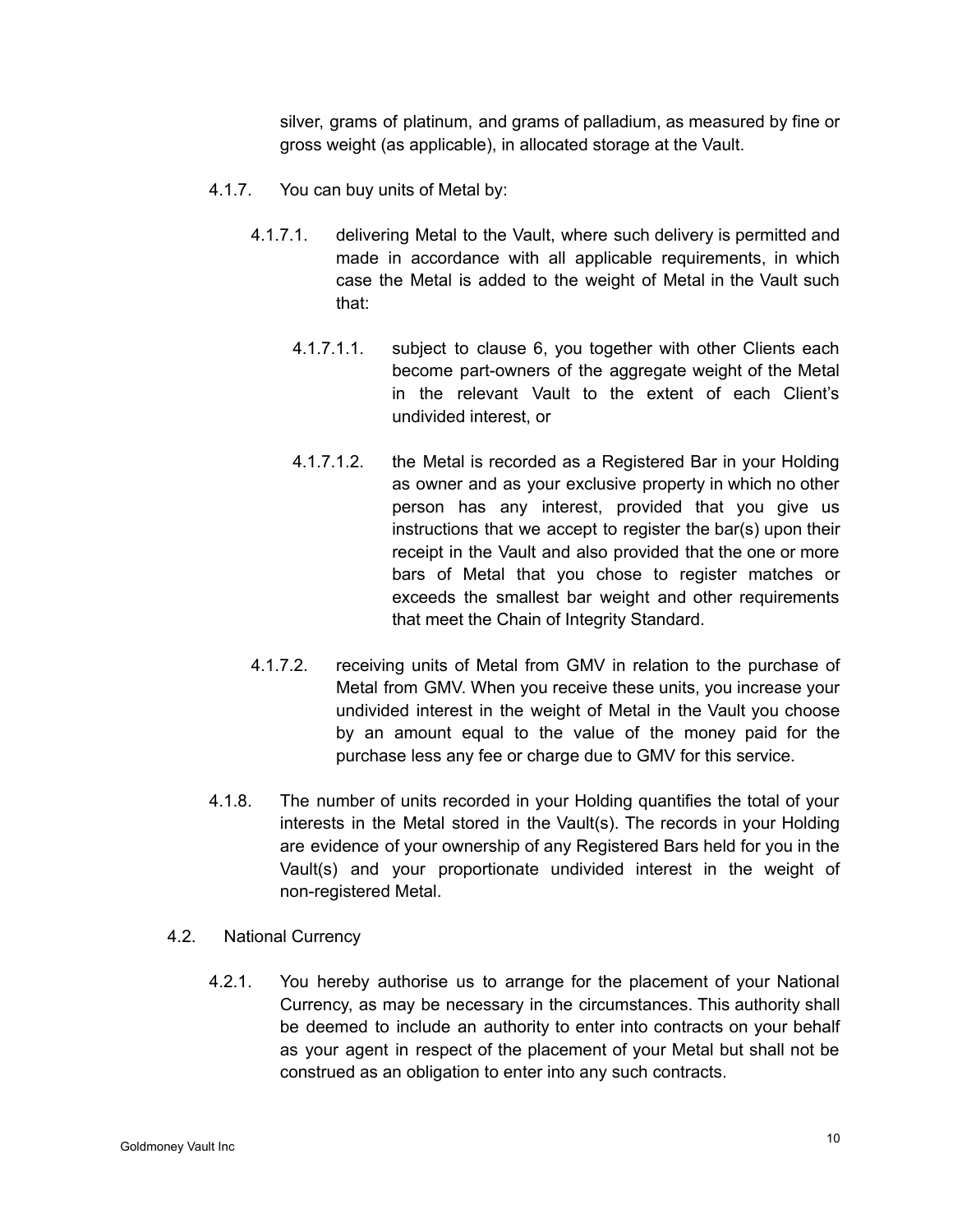- 4.2.2. Government regulation does not allow GMV to pay interest on Client Money held in a Holding. The National Currency of Clients is held in regulated banks.
- 4.2.3. You may, at any time, request GMV to transfer your Client Money to the bank account linked to your Holding. GMV reserves the right to restrict the transfer of Client Money, whether by bank wire or other means, until GMV is reasonably certain that the National Currency is no longer within the revocation period for the payment method used for its original transfer to GMV.
- 4.2.4. You acknowledge and understand that National Currency recorded in your Holding is subject to the counterparty risk of the bank where the National Currency is placed, and that you accept that risk. Once you own settled metal, you are not exposed to the counterparty risk that can arise from banks.
- 4.3. Communication methods
	- 4.3.1. In respect of any matter concerning your Holding, you may choose to contact us securely through your Holding or, alternatively, use email or telephone. You agree to receive communications from us in the same way and warrant that you will not attempt to circumvent the receipt of any message. An e-mail notification is also sent to your Email Address each time a message is posted to your Holding, which shall be deemed to have been received on the day on which it is sent.
	- 4.3.2. In order to access your Holding, you must be in possession of a Holding Number and a Password, which Password is established by you and may be changed at any time by you. You must not disclose the Password for your Holding to any third party or allow any third party access to the Password, except when you wish to establish a Joint Holding.
	- 4.3.3. You authorise Goldmoney to act upon instructions given to Goldmoney via your Holding. You agree that we are, in respect of any instruction received from a person using your Holding Number and Password, entitled to assume that the person is you and, in respect of Joint Holdings, that the instruction is authorised by all Joint Clients.
	- 4.3.4. You must inform us of any changes to your contact details and other information provided to us, including, but not limited to your postal and residential address, Email Address and telephone numbers. We may periodically contact you to validate information. If you do not respond,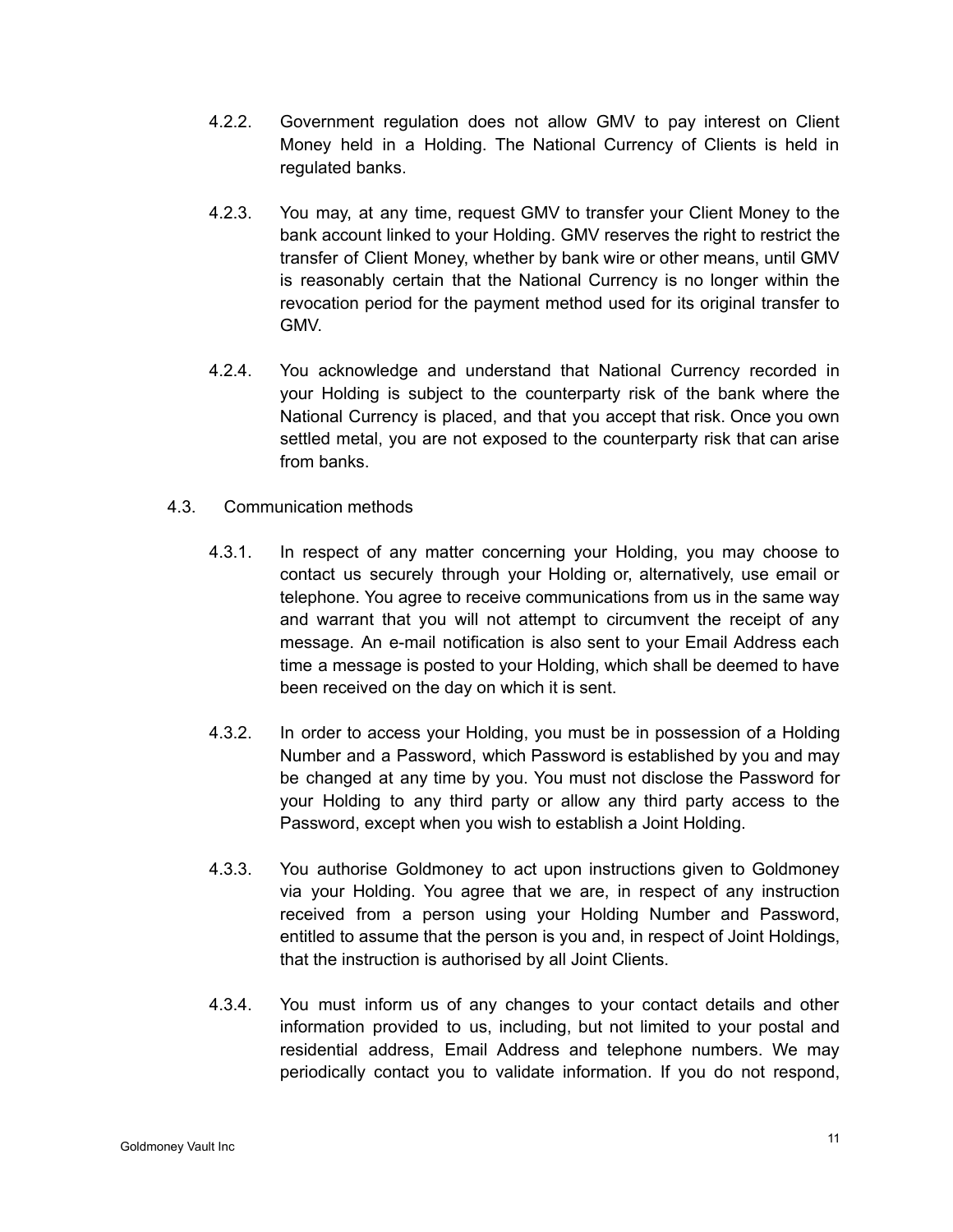your Holding may be locked or suspended until we can verify your current contact information.

- 4.3.5. In the event that you lose or forget your Password, a new Password may be requested by submitting a lost password request on the Goldmoney Website in accordance with the procedure stated on the Goldmoney Website. You agree that we may charge a service fee to your Holding for issuing a new Password.
- 4.4. Use of the internet
	- 4.4.1. You acknowledge that the primary method of accessing your Holding, giving instructions to us, and communicating with us via our Relationship Management team, is through the internet. You confirm that you have access to the internet and consent to us providing you with information, including (without limitation) information about amendments to these terms and conditions or any other part of this Agreement, our Fees Schedule, our Client Acceptance Policy, and our Privacy Policy, by posting such information on the Goldmoney Website (or in exceptional circumstances, such other website as we may from time to time notify to you).
	- 4.4.2. You acknowledge that internet and email transmissions are not secure or reliable forms of communication. You accept the associated risks, including risks of delays, network overloads, and transmission errors and that messages may be intercepted, read, or modified by third parties.
	- 4.4.3. You shall be responsible for all telephone, cable, line, and/or internet service provider, or similar charges, if any, incurred when using our services or accessing the Goldmoney Website.
	- 4.4.4. You agree to use only legally purchased software, to implement adequate antivirus and firewall protection, and to apply all security related software updates on any computer and internet interface equipment that you may use to access your Holding.
	- 4.4.5. You shall be responsible for protecting the confidentiality of your Password and shall change the Password as soon as possible should the confidentiality of your Password become compromised in any way. Please read our Safety, Security & Storage support articles at:
		- <https://support.goldmoney.com/hc/en-us/sections/360000095347>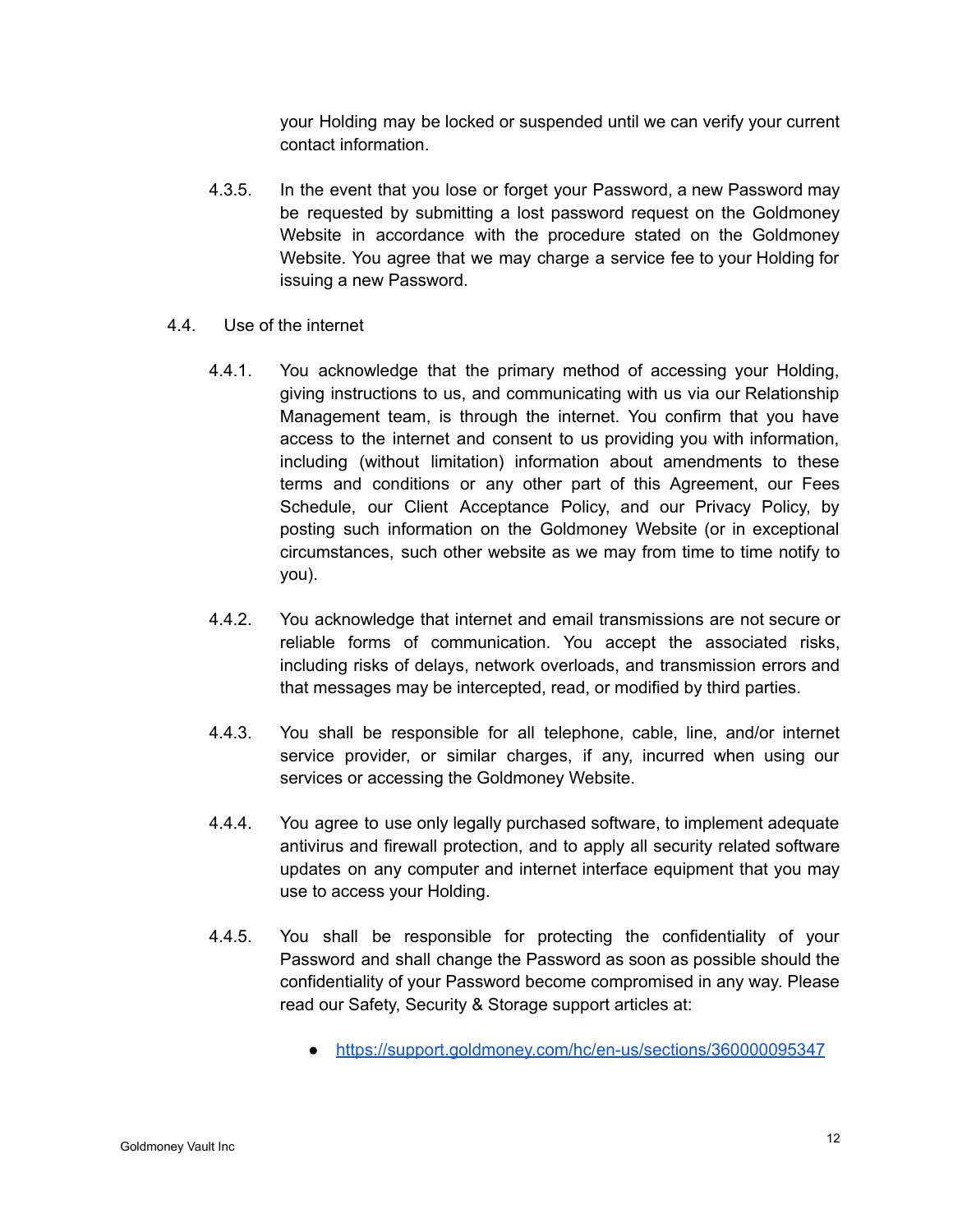4.4.6. In the event of a failure of the internet, for whatever reason, which prevents access from the region or country in which you are resident, we will undertake on a best efforts basis to operate your Holding by alternative methods including telephone, facsimile, or post. You agree to provide verification of your identity as requested by us before we can act on any instructions that you give to us using such alternative methods of communication.

# 5. Storage

- 5.1. You hereby authorise us to arrange for the storage, transportation, and insurance of your Metal. This authority shall be deemed to include an authority to enter into contracts on your behalf as your agent in respect of the storage, transportation, or insurance of your Metal but shall not be construed as an obligation to enter into any such contracts.
- 5.2. It is recorded that:
	- 5.2.1. Title to the Metal in allocated storage at the Vault shall at all times vest in the relevant Client as owner. Subject to clause 6, the Metal in your Holding quantifies your undivided interest in the bars of the relevant allocated Metal stored at the specified Vault. Goldmoney arranges storage of all such Metal for and on behalf of all owners and records in each owner's Holding their respective undivided interest in the total weight of Metal (for these purposes, in respect of your undivided interest, we act as your agent)
	- 5.2.2. Goldmoney only has proprietary interest in Metal in storage to the extent that it represents amounts received as payment for fees owing to us and/or the Vault. For the avoidance of doubt, Goldmoney may hold Metal in storage for its own account as stock in trade for its business (and in this respect GMV is a Client of Goldmoney)
	- 5.2.3. The extent to which you own Metal in storage in every relevant Vault shall be recorded in your Holding as provided in clause 4 above.
	- 5.2.4. You agree to keep your Metal free from any liens, encumbrances, charges, or claims, except where Goldmoney has otherwise given its prior approval.
	- 5.2.5. Each Vault maintains insurance at least equal to one hundred per cent (100%) of the value of Metal held by Goldmoney as agent for its Clients.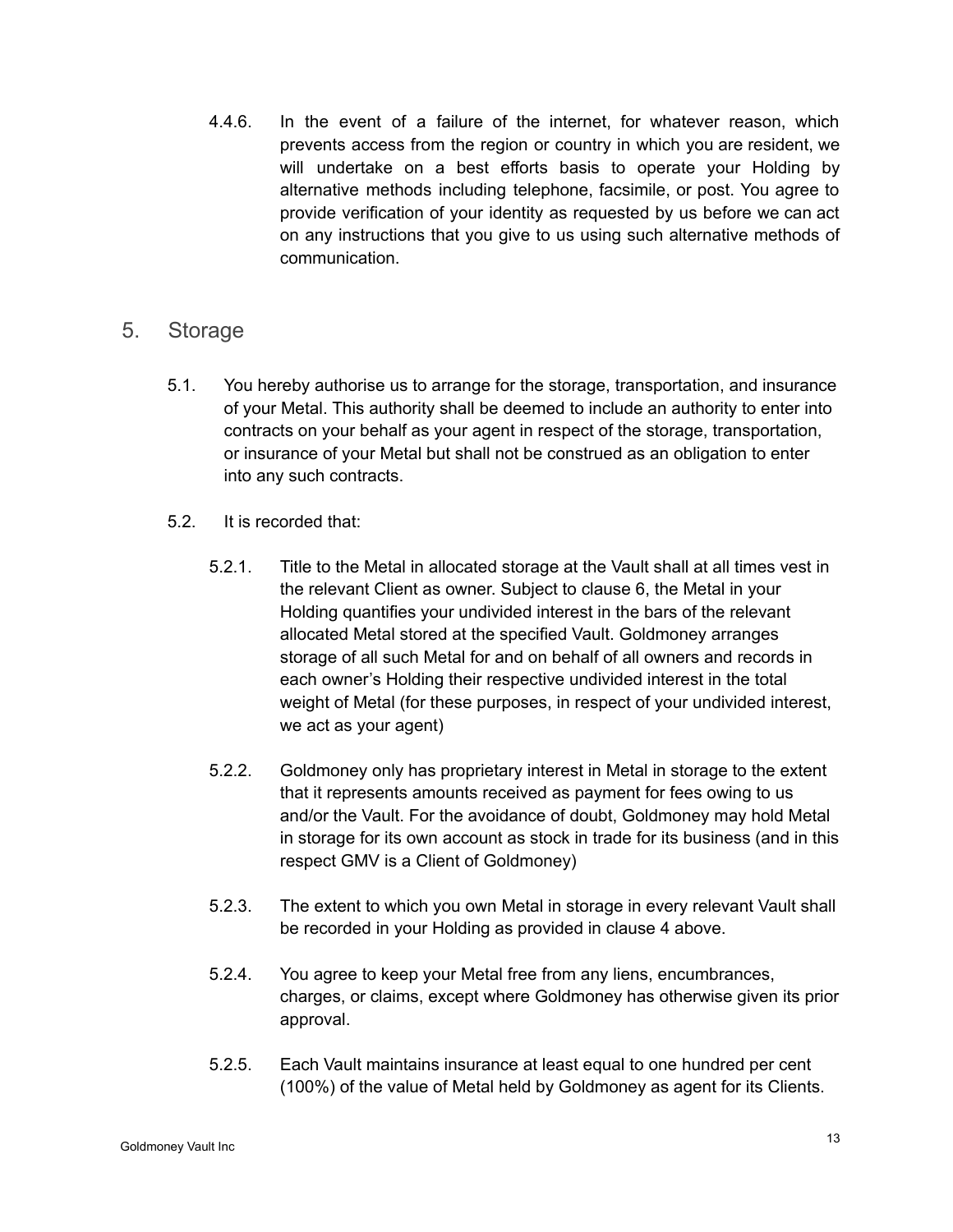This evidence of insurance may be viewed in the Governance section of the Client Holdings.

# 6. Registered Bars

- 6.1. Provided that you hold within one Vault sufficient Metal that matches or exceeds the smallest bar (which meets the Chain of Integrity Standard) in that Vault that is not already Registered, you may elect to hold individual Registered Bar(s) reserved exclusively to you as your property. Title of Metal stored as a Registered Bar shall at all times vest in the owner of each Registered Bar. No fraction of a bar may be held as a Registered Bar.
- 6.2. You may reserve a Registered Bar by giving us instructions via your Holding. When you do so, the specific Registered Bar you select becomes your exclusive property. Your ownership of the reserved Registered Bar will be evidenced by the record in your Holding, which records the quantity of Registered Bars owned by you at the Vault.
- 6.3. Any reserved Registered Bar that you own in the relevant Vault is owned and held exclusively by you, which means that no one, including you, can sell it while it is so reserved. You will be able to release the Registered Bar at any time by giving us instructions through your Holding or subject to our approval, by telephone to our Relationship Management team.
- 6.4. For the avoidance of doubt, any tax or duty liabilities or obligations attaching to a reserved Registered Bar held in your name are yours, as the Client and owner of the Registered Bar, and Goldmoney shall bear no responsibility for any tax or duty payable in respect of the Registered Bar.
- 7. Redemption, delivery, and collection
	- 7.1. Subject always to clauses 5 and 6 above, you may at any time request Goldmoney to arrange for physical delivery to you or collection by you from the Vault of any Registered Bars you hold by providing Goldmoney with delivery or collection instructions, which instructions must be in the form prescribed from time to time by Goldmoney and the Vault.
	- 7.2. Delivery fees are described in the Fees Schedule posted on the Goldmoney Website and include fees that may be charged by the Vault and by any other person for acting on the delivery instructions. In addition, you shall bear all additional costs associated with delivery or collection, including duties, taxes or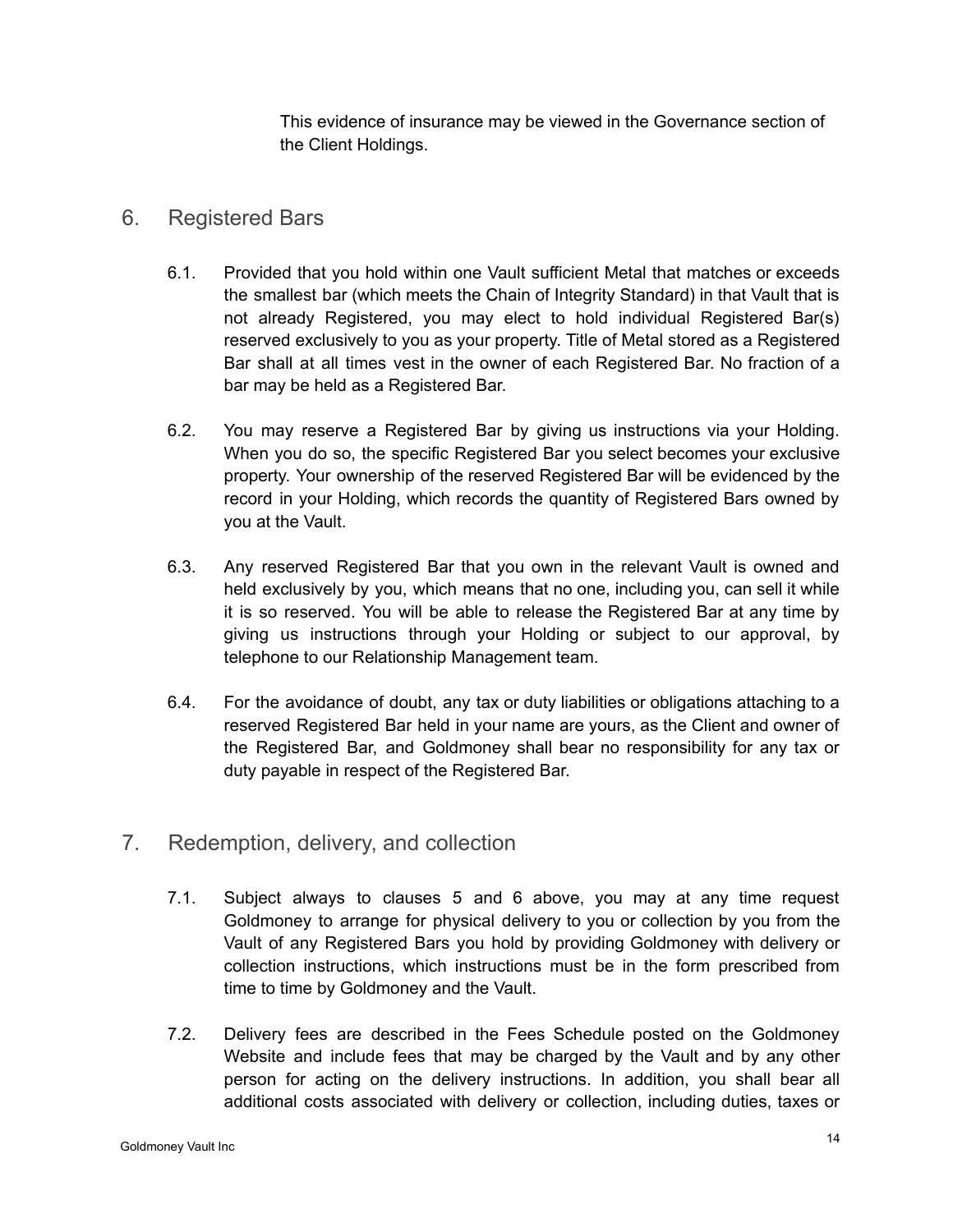any cost relating to (re)fabrication of bars if you choose (or are only able to take) delivery in bars of a smaller size than those which meet the London Good Delivery Standard established by LBMA.

- 7.3. Should you provide us with instructions to deliver your Metal, you acknowledge that you will be required to provide a written indemnity to Goldmoney, indemnifying it against all demands, claims, liabilities, losses, costs, and expenses whatsoever, direct, indirect or consequential, which may be incurred in consequence of the Metal being removed from the Vault and delivered to you and being in your personal custody.
- 7.4. You may provide us with instructions to deliver your Metal to you at the address recorded in your Holding (unless by alternative arrangement agreed by you and Goldmoney in writing). For the avoidance of doubt:
	- 7.4.1. we can only deliver Metal in the form of Registered Bars in your name in accordance with clause 6, and
	- 7.4.2. upon the Metal being taken from the Vault, at your instruction, by the authorised delivery agent, you discharge Goldmoney from all and any obligations or liabilities in relation to the Metal.
- 7.5. You may provide us with instructions that you will collect your Metal from the Vault within which your Metal is located. For the avoidance of doubt:
	- 7.5.1. we can only arrange for the collection of Metal in the form of Registered Bars in your name in accordance with clause 6,
	- 7.5.2. the Metal can only be collected by you, as the named owner of the Holding and subject to provision of any identification required by the relevant Vault Owner, and
	- 7.5.3. upon you collecting the Metal from the Vault, you discharge Goldmoney from any and all obligations or liabilities in relation to the Metal.
- 8. Fees and charges
	- 8.1. We charge fees in respect of the services provided to you under this Agreement as specified in the Dealing Rates & Storage Fees (as amended from time to time) posted on the Goldmoney Website at:
		- <https://www.goldmoney.com/why-goldmoney>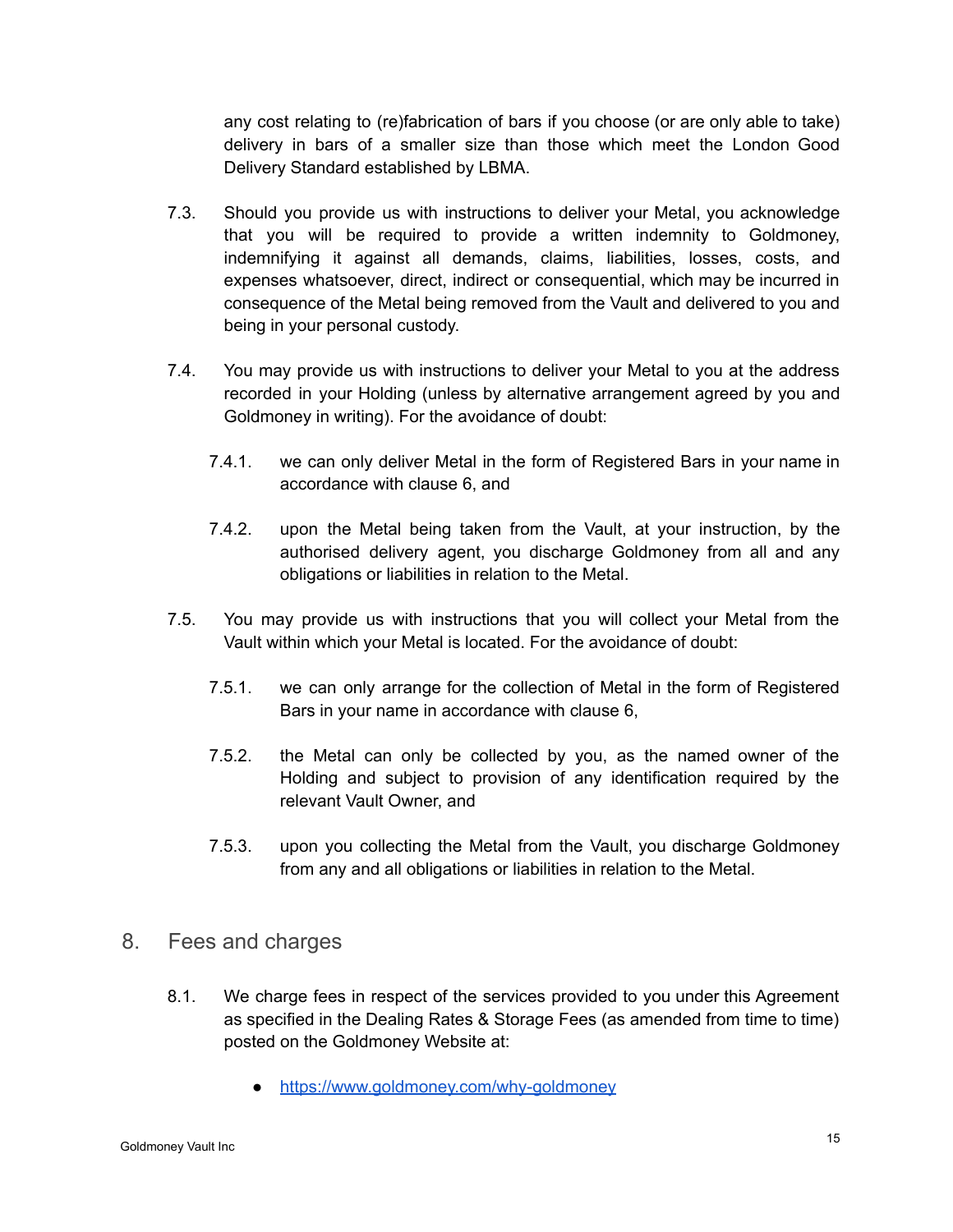including (without limitation) the following:

- 8.1.1. Metal storage fees, including the charges incurred and due by Goldmoney to the Vault in respect of the storage of your Metal pursuant to any agreement between Goldmoney and the Vault, and as applicable, an administration fee due to Goldmoney in relation to the procurement of such storage, which fees shall be deducted from your Holding periodically,
- 8.1.2. buy and sell fees in respect of any National Currency and Metal instruction, which fees shall be deducted from your Holding at the time of the purchase or sale, and
- 8.1.3. any other applicable fees and charges as set out in the Fee Schedule (as amended from time to time), a current version of which is posted on the Goldmoney Website.
- 8.2. Any increase of the fees in clause 8.1, charged by Goldmoney before taking effect is subject to thirty (30) days prior written notice as described in clause 16.4.3.
- 8.3. The Client is liable for all costs properly incurred in connection with the products, services or activities Goldmoney provides to or engages in with the Client in connection with this Agreement, including (without limitation) any third party fees and charges and any and all other liabilities, costs, and expenses incurred by Goldmoney in connection with the provision of its services under this Agreement (including, without limitation, legal fees on a full indemnity basis and all taxes and other duties arising in connection with any fees, charges, costs or expenses incurred in or incidental to or in contemplation of the enforcement or protection of any of Goldmoney's rights under this Agreement).
- 8.4. You acknowledge that as described in clause 3.1, we may provide to a Holding different types of products and services and that may be subject to different fees. You acknowledge that you understand that we will state the fees applicable to each product and service in the Fee Schedule, the current version of which is available on the Goldmoney Website.
- 8.5. Unless otherwise agreed by us in writing, all amounts (including, without limitation, all fees and charges) payable by you shall be due on demand without set-off, counterclaim, or deduction.
- 8.6. Unless otherwise agreed by us in writing, all payments due from you to us under this Agreement are payable immediately, at the point they are incurred and shall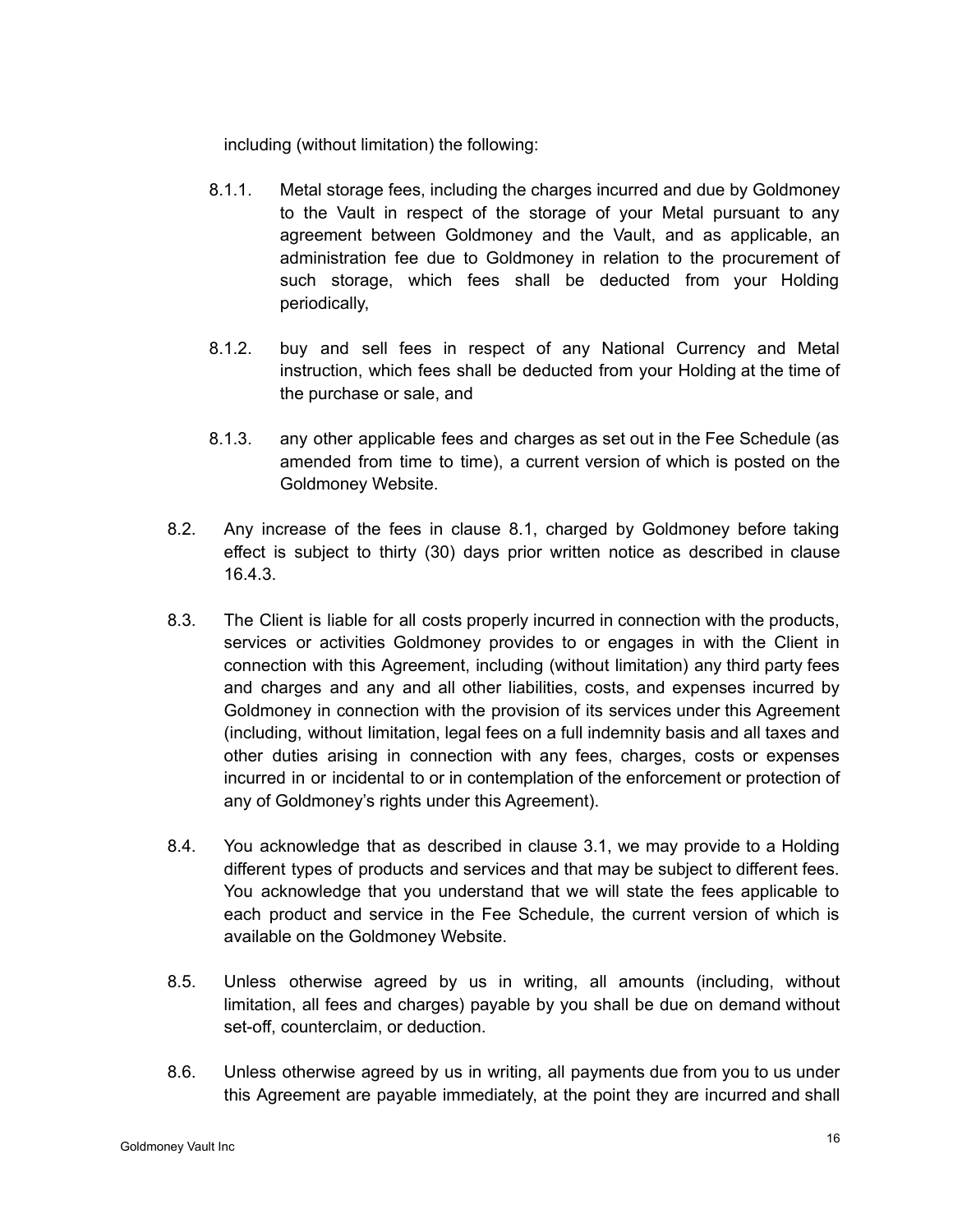be made by you in cleared funds. We may also agree to collect fees due under this Agreement by Metal Transfer or National Currency Transfer. Where we collect any amounts due to us by Metal or National Currency, the corresponding deduction of Metal or National Currency is recorded in your Holding.

- 8.7. You hereby authorise Goldmoney to deduct from the Metal or National Currency in your Holding any amounts in respect of fees or charges that you may incur by using the services provided by Goldmoney and all other fees, charges, costs and expenses that we may incur in connection with the services we provide to you or pursuant to our relationship with you. You agree that we may, at our sole discretion and without notice to you, appropriate the whole or any part of the Metal or National Currency in your Holding or, in the case of Metal, sell or convert the same into National Currency and use the Metal so appropriated or the proceeds of that sale or conversion to set-off any of your liabilities or obligations to us whether in respect of fees and charges or any other monies due to us.
- 9. Term and termination
	- 9.1. This Agreement will remain in effect and will bind you and us until such time as your Holding is closed. We may in our entire discretion terminate this Agreement by not less than 30 days' written notice for any reason whatsoever, including any breach of this Agreement by you. We reserve the right to lock your account and restrict access to your Holding at any time during the 30 day notice period. At any time you may close your Holding(s) and terminate this Agreement by giving written notice to us.
	- 9.2. Upon termination, you can choose to:
		- 9.2.1. collect or take delivery of the balance of your Metal in accordance with clauses 5, 6, and 7, or
		- 9.2.2. convert your Metal or National Currency.

provided that no amount due from you to us under this Agreement (including any applicable fees and charges relating to such delivery, transfer or sale) remains outstanding.

9.3. The termination of this Agreement, in accordance with this clause 8, shall take effect to include the termination of the benefit of the continuing arrangements in respect of the storage of your Metal with the Vault.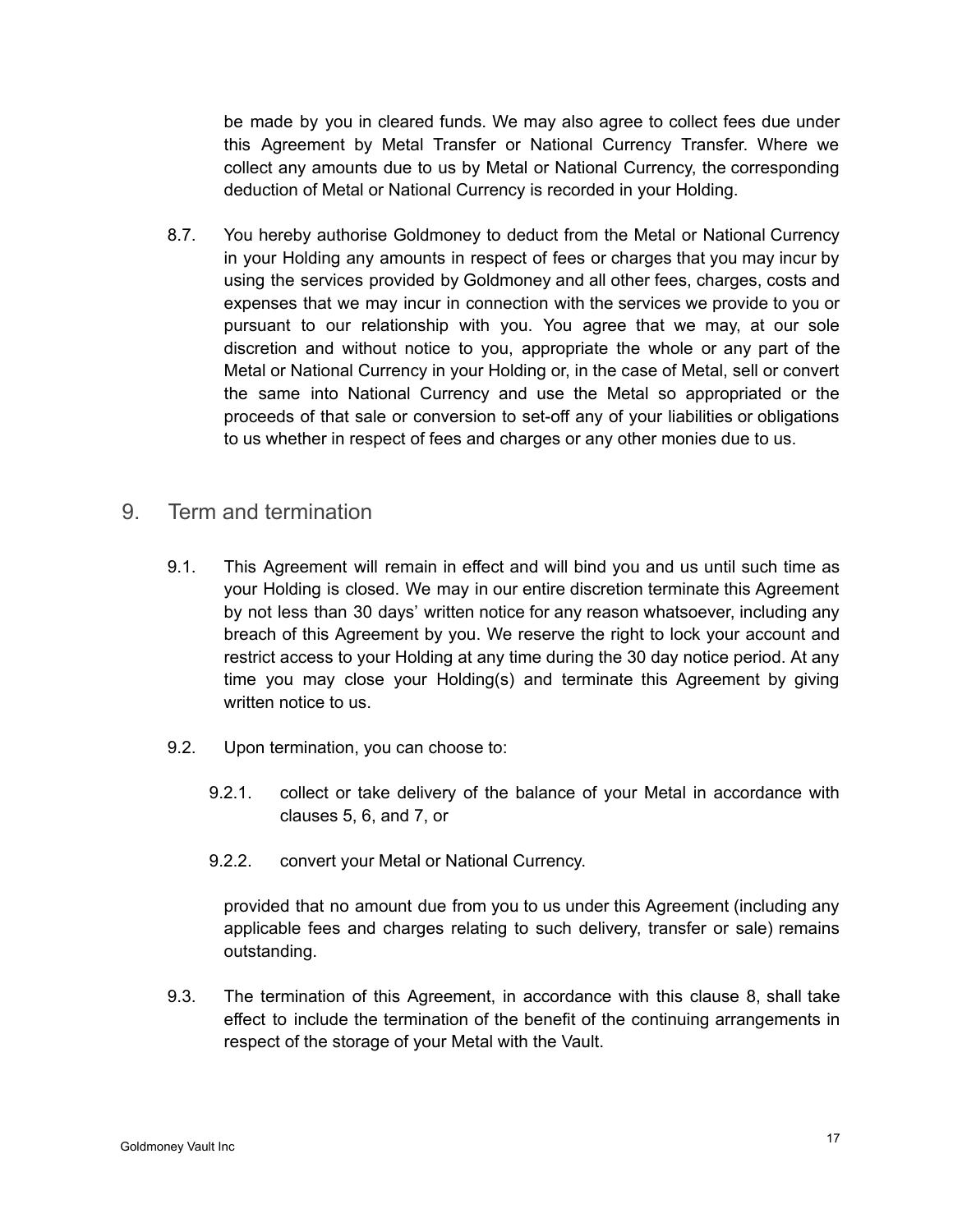9.4. Any accrued rights, remedies, obligations and liabilities of the parties as at termination shall not be affected, including the right to claim damages in respect of any breach of the Agreement which existed at or before the date of termination. Any clauses of this Agreement which expressly or by implication have effect after termination shall continue in full force and effect.

# 10. Confidentiality and privacy

- 10.1. You acknowledge that we will use and process your personal data in the manner described in this Client Agreement and as further set out in Goldmoney's Privacy Policy, which is incorporated into this Client Agreement by reference, and you hereby agree to such use and processing:
	- [https://www.goldmoney.com/privacy-policy.](https://www.goldmoney.com/privacy-policy)

# 11. Limitation of liability

- 11.1. Nothing in this Agreement excludes or limits the liability of Goldmoney for death, personal injury, fraud, or fraudulent misrepresentation.
- 11.2. Subject to clause 10.1 we shall under no circumstances be liable to you, whether in contract, tort (including negligence), breach of statutory duty, or otherwise, for any loss of profit, or any indirect or consequential loss arising under or in connection with this Agreement:
	- 11.2.1. for any special, general, direct, indirect, incidental or consequential damages, even if we had been advised of the possibility thereof,
	- 11.2.2. for any losses or damages incurred by one Joint Client as a result of Goldmoney acting on the instruction of another Joint Client in respect of the same Holding,
	- 11.2.3. for any fees, duties, taxes, or loss as a result of theft or any other loss after Metal has been removed from the Vault at your request for delivery or collection,
	- 11.2.4. for any damages resulting from latent defect, loss of data or loss of profits; or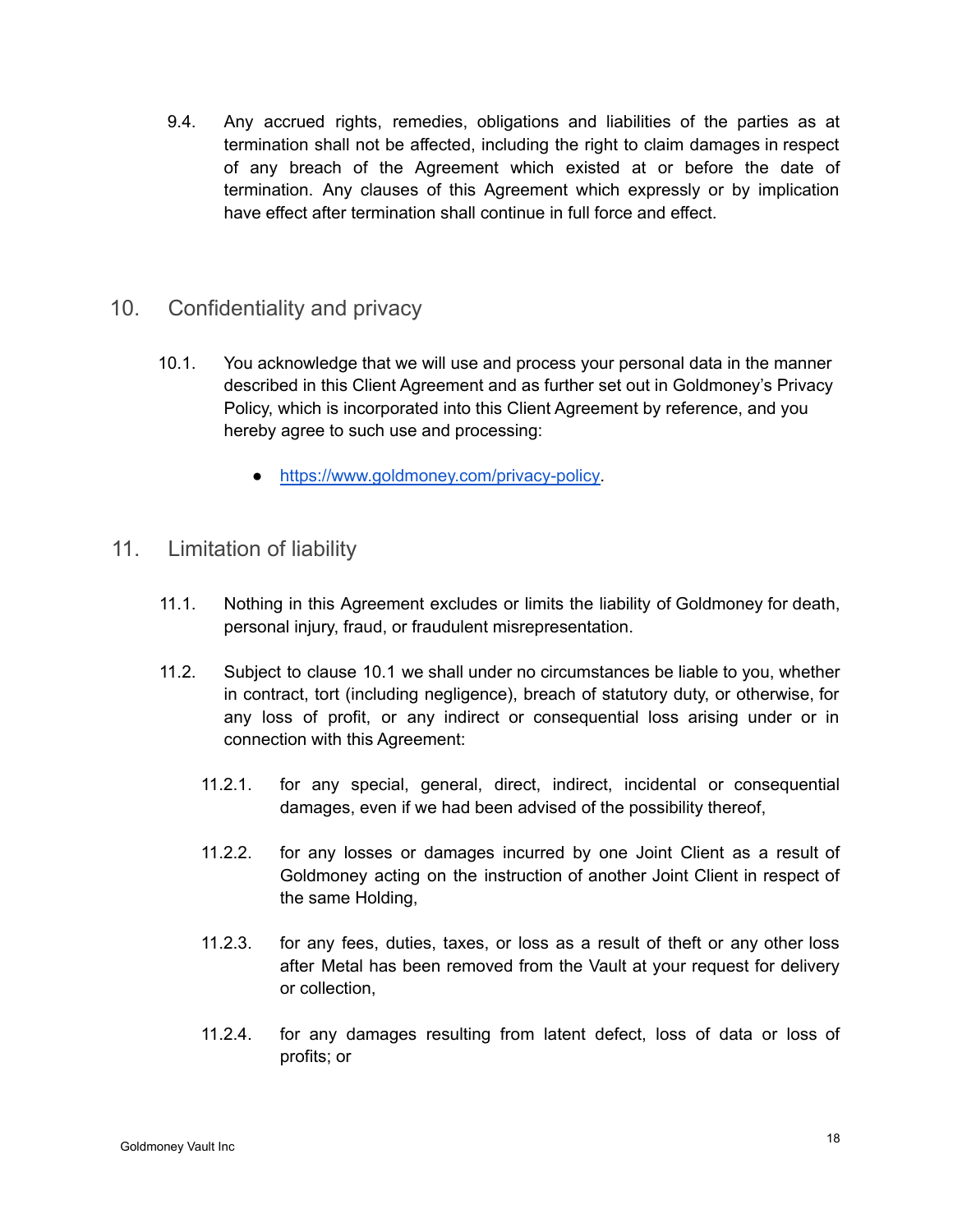- 11.2.5. for any loss as a result of risks associated with online trading, including software and hardware failure latent defect, loss of data, delays, failure, errors, omissions, or losses of transmitted information or instructions, power outages, internet failure, hackers, denial of service (DoS) attacks, viruses, or other contaminating or destructive properties.
- 11.3. Goldmoney will not be in breach of this Agreement or otherwise liable to the Client for any loss suffered or incurred as a result of any delay in performance or any non-performance of any obligations under this Agreement (and, where relevant, the time for performance will be extended accordingly) if and to the extent that the delay or non-performance is owing to:
	- 11.3.1. Force Majeure; or
	- 11.3.2. neglect, serious fault or willful misconduct on the part of you or any Joint Client including any failure to keep your Password secure and any failure to comply with our Client Acceptance Policy as described in clause 3.2.
- 11.4. In case of Force Majeure, we will use our reasonable endeavours to mitigate the effect of the Force Majeure and to carry out our obligations under this Agreement in any other way that is reasonably practicable. We will, as soon as reasonably practicable, notify you of the nature and extent of the circumstances giving rise to Force Majeure. If the Force Majeure in question prevails for a continuous period in excess of six (6) months after the date on which the Force Majeure begins, you shall be entitled to give notice to us to terminate this Agreement in accordance with clause 9.
- 11.5. In the case of market distortion, volatile markets, systems (including third party systems upon which Goldmoney is reliant) being hacked, and market disruption, Goldmoney reserves the right to adjust an order if the metal and currency quotes received from Goldmoney's data source, when the order was placed, is found to be incorrect. Goldmoney will contact you if an order needs to be adjusted due to incorrect market data, and you may cancel the order if you do not want to trade on the corrected market rate.
- 11.6. Our total liability to you in respect of any losses arising under or in connection with this Agreement, whether in contract, tort (including negligence), breach of statutory duty, or otherwise, shall in no circumstances exceed the value of the Holding at the time of the alleged claim, subject always to a maximum liability limit of £10 (ten) million British pounds or equivalent.
- 11.7. You will not be held responsible for any unauthorised or fraudulent funds transfers arising from: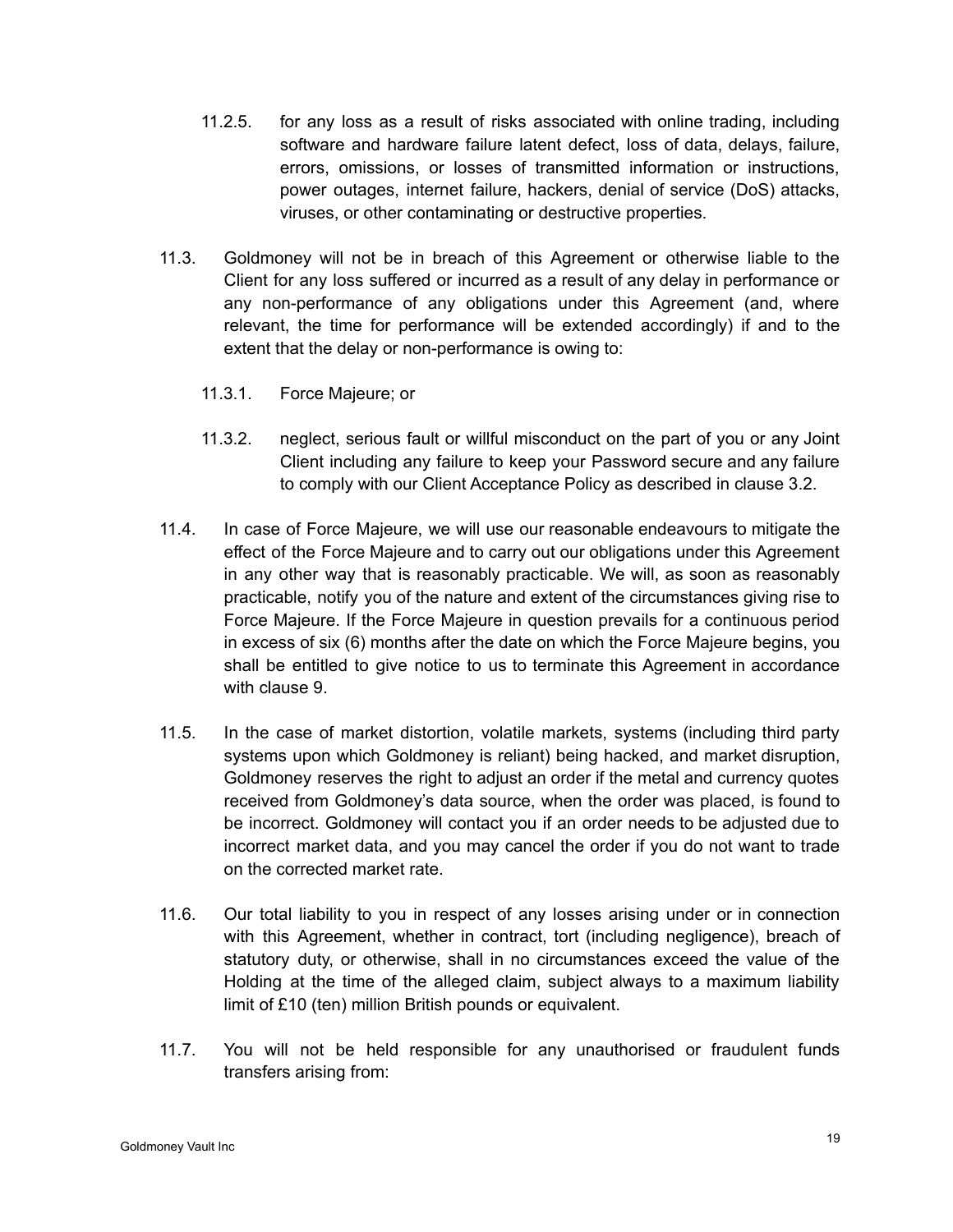- 11.7.1. any loss or damage caused by unauthorised, fraudulent, or grossly negligent acts committed by us; or
- 11.7.2. any loss or damage resulting from a breach of security of the Goldmoney Website except where such funds transfers resulted from the misuse of your Password.
- 11.8. If you believe that any item reported in your Holding is incorrect, or that any unauthorised or fraudulent activity has taken place, you must contact us immediately. We will make every reasonable effort to restore your Holding to the position it was in prior to the said activity, but you acknowledge that if you notify us more than one (1) business day after the said activity occurred, our ability to restore your Holding may be limited. Subject to clause 12 below, we shall not be liable for any loss or damage you may incur or suffer as a result of such error, unauthorised, or fraudulent activity.
- 11.9. From time to time markets may become volatile, for example, as a result of an unexpected news event. System failures by Goldmoney or other firms upon which Goldmoney relies may disrupt trading. For these and other circumstances, Goldmoney may not be able to complete your order. Goldmoney reserves the right to adjust an order if the metal and currency quotes received from Goldmoney's data source when the order was placed are found to be incorrect. Goldmoney will contact you if an order needs to be adjusted due to incorrect market data, and you may cancel the order if you do not want to use the corrected exchange rate.
- 11.10. This clause 11 shall survive termination of the Agreement.

# 12. Reimbursement of losses caused by the Client

- 12.1. Subject to clause 11 above, except to the extent that it results from Goldmoney's fraud, wilful misconduct, or wilful default or arises from any contravention or breach by Goldmoney of any applicable law, the Client agrees to immediately reimburse Goldmoney and its directors, officers, employees, and agents for the full amount of any loss, damage, fine, cost, expense or any other liability (including reasonable legal fees and all taxes and other duties payable in connection therewith) which may be incurred by Goldmoney as a result of:
	- 12.1.1. any damage, loss of data and/or corruption that is caused to the Goldmoney Website and/or any other computer services or systems of Goldmoney as a result of the acts or omissions of the Client,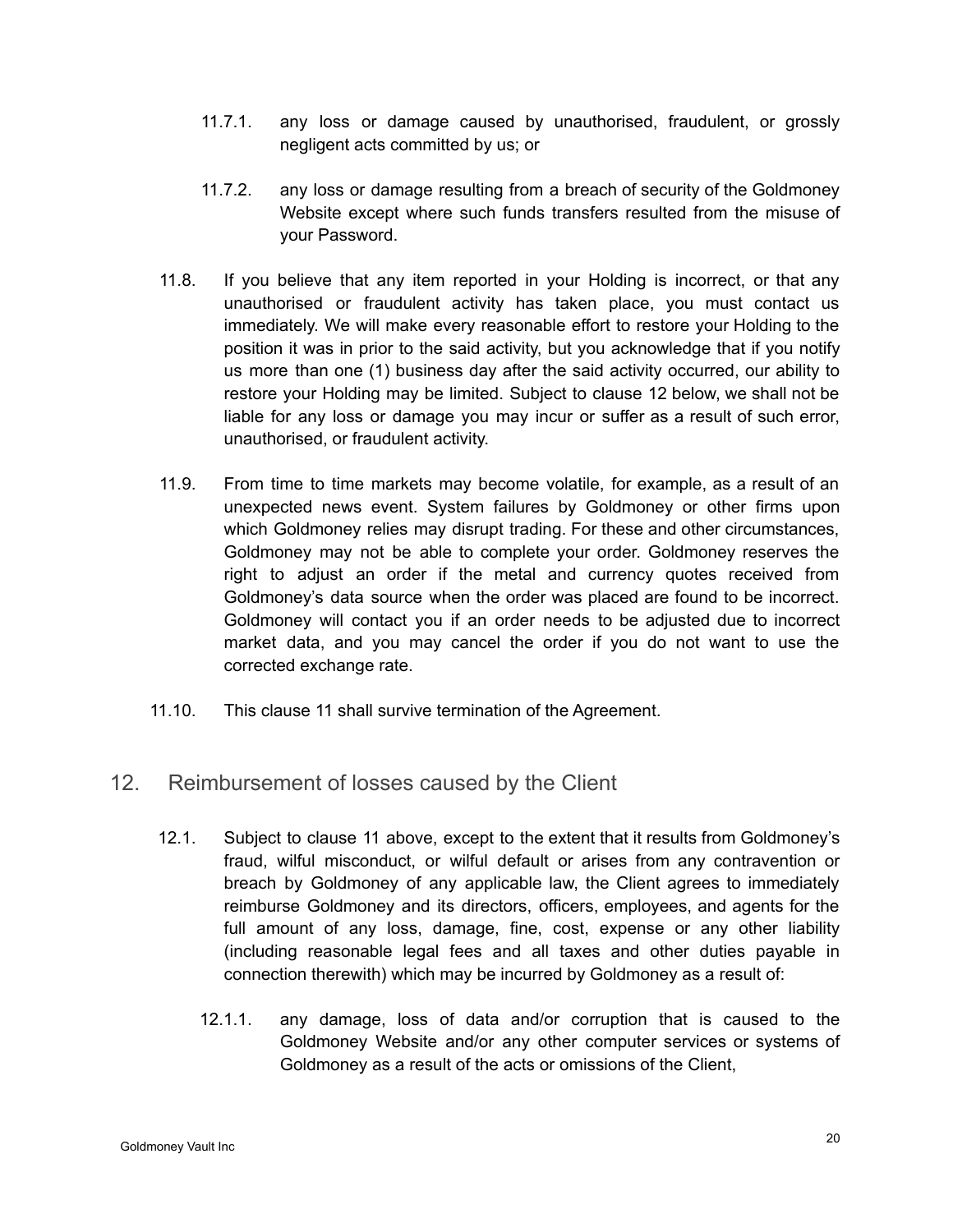- 12.1.2. any breach of any applicable laws or regulations, by the Client, or
- 12.1.3. any fraud committed by the Client.
- 12.2. The obligation to reimburse in this clause 11 shall continue notwithstanding the termination of this Agreement or closure of any Holding.

## 13. Intellectual property rights

- 13.1. You acknowledge that any and all of the intellectual property rights including, but not limited to, trademarks, service marks, trade names, copyright, and other rights used or embodied within the Goldmoney Website are and will remain our sole property.
- 13.2. All information and material supplied by us to you, excluding assets recorded in your Holding and other information specific to your Holding, constitutes part of our confidential and proprietary information except for any such information or material in the public domain through no fault of yours. You may not reproduce, copy or disclose such confidential and proprietary information without our prior written consent.
- 13.3. You warrant that you will not, nor shall you attempt to, tamper with, modify, reverse engineer, gain unauthorised access to, or in any way alter any of our software or the Goldmoney Website. You understand that we will close your Holding immediately, and may take legal action against you if you breach, or we reasonably suspect that you may have breached this warranty.

## 14. Inactive Clients

- 14.1. Client activity is measured by successful logins to a Holding. A Client is classified as inactive and becomes an Inactive Client when over a period of three (3) years there have been no successful logins to the Client's Holding.
- 14.2. If you are deemed to be an Inactive Client, we will make reasonable efforts as we in our absolute discretion consider appropriate to locate you. We will continue such efforts periodically until the period of inactivity continues for seven (7) years, at which point the Holding is classified as dormant.
- 14.3. If following such efforts we are unable to locate you, it shall be presumed that you are deceased and/or dissolved (or equivalent), and we will then seek to contact such next of kin, successor or alternative contact person as has been notified to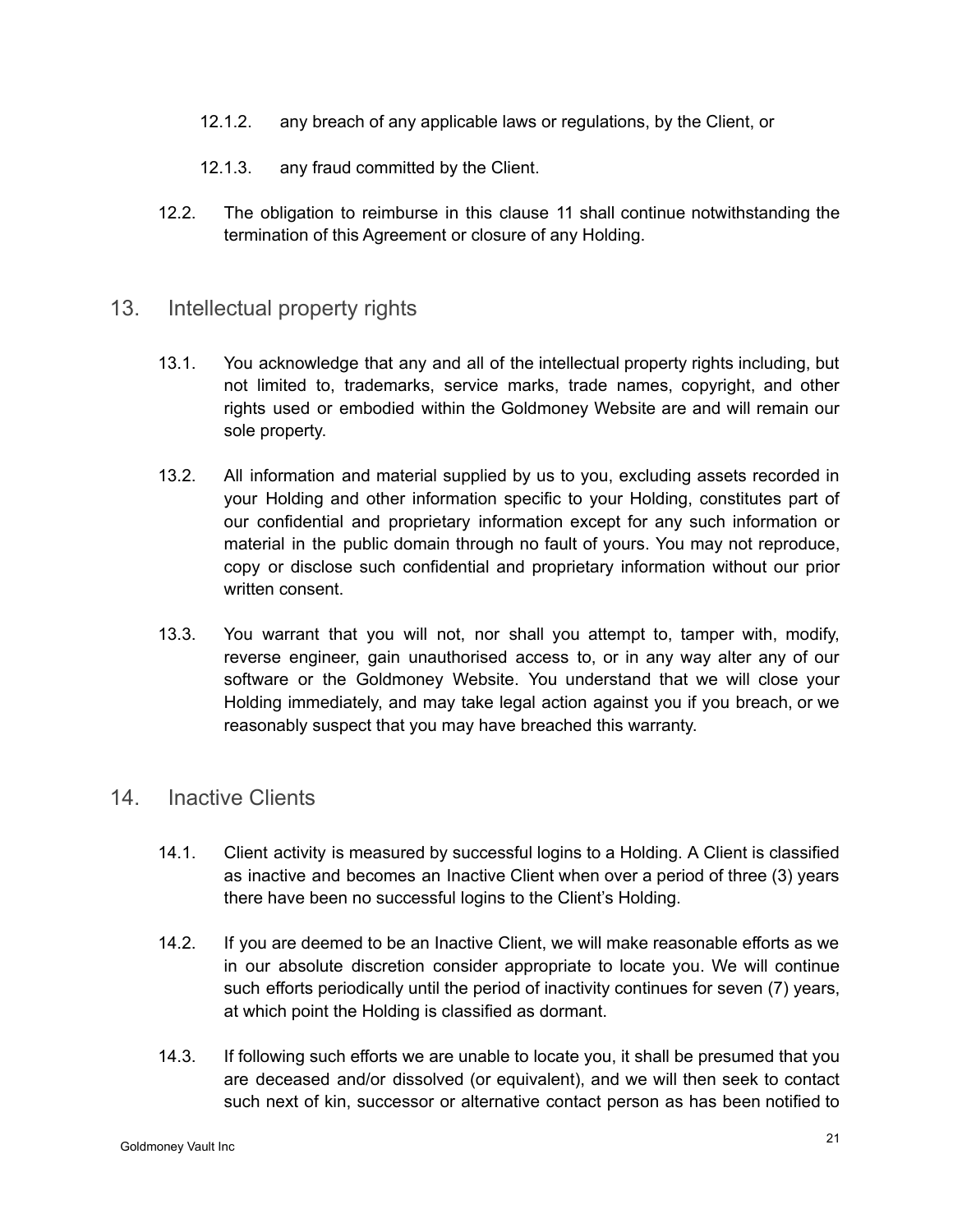us. If having made reasonable efforts in the circumstances we are unable to trace you or any next of kin or successor or alternative contact person, your Holding will be deemed to be abandoned and your Holding will be closed with all and any Metal and National Currency you own (as determined by the record of assets in your Holding) being relinquished and transferred to Goldmoney, and held by us until such time that the Client, next of kin, successor or equivalent can establish a proper claim to ownership of the Metal and/or National Currency in the dormant Holding.

- 14.4. We may levy a fee or service charge as we may consider reasonable in respect of actions taken by us to locate a Client, next of kin, successor or equivalent.
- 14.5. We reserve a right to close any Holding with zero assets (in respect of both Metal and National Currency) and which you have not accessed for a period of at least one (1) month, provided that we have given you at least 30 days' prior notice of our intention to close your account.
- 15. Winding-up or bankruptcy of Goldmoney
	- 15.1. If any resolution is passed by Goldmoney, or any order is made by a court or other competent authority, for the dissolution, bankruptcy, receivership, winding-up, or liquidation of Goldmoney, including pursuant to the Bankruptcy and Insolvency Act (Canada), Winding-up and Restructuring Act (Canada), Business Corporations Act (Ontario), Part XVI, or equivalent, or a receiver is otherwise appointed over the assets of Goldmoney (together, a "Termination Event"), any liquidator, trustee in bankruptcy, receiver, and manager or similar officer who is appointed in respect of the affairs of Goldmoney (the "Appointed Person") will, unless the relevant business of Goldmoney is sold and the rights and obligations hereunder are assigned and assumed and subject always to applicable law, make such reasonable efforts as the Appointed Person may consider appropriate, using such information as the Appointed Person may hold, to locate you. Subject to applicable law, if, having made such reasonable efforts, the Appointed Person is unable to locate you or your next of kin or successor, the Appointed Person may after the expiry of seven (7) years commencing with the date of the Termination Event, deem your Holding abandoned and the Holding will be closed with all and any Metal or Client Money comprising the Holding being forfeited.
	- 15.2. Subject to the direction of the Appointed Person, on the winding-up or insolvency of Goldmoney, you can request distribution from the Vault of your Metal in accordance with the procedure for delivery of Metal defined in clauses 4, 5 and 6. Any Metal that you choose not to have delivered to you or which represents the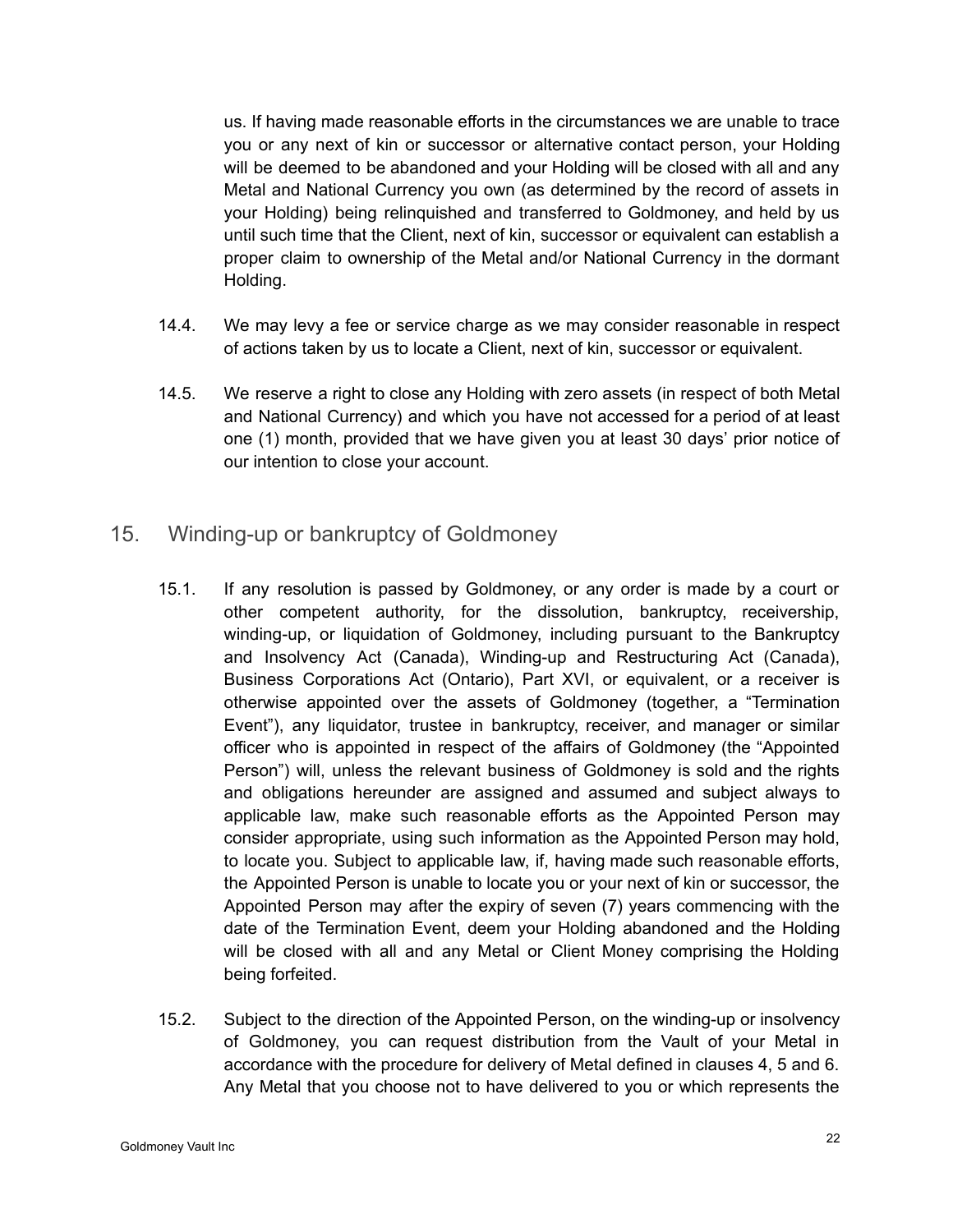balance of your Holding which does not equate to whole bars will be sold at prevailing market rates. Such proceeds will be transferred to you upon your instruction either to your bank account or by sending a cheque payable to you to your last known address, less any outstanding fees due under this Agreement.

## 16. General

- 16.1. Right of set-off
	- 16.1.1. The Client shall be under an obligation to pay all amounts due under this Agreement in full without any deduction or withholding except as required by law, and the Client shall not be entitled to assert any credit, set-off, or counterclaim against Goldmoney in order to justify withholding or disputing payment of any such amount in whole or in part.
	- 16.1.2. Goldmoney may, without limiting its other rights or remedies, appropriate Metal and National Currency in the Client's Holding to set-off any amount owing to it (or to any of its affiliates) by the Client.
- 16.2. Default interest

Without limiting any other right or remedy of Goldmoney, if the Client fails to make any payment due to Goldmoney under this Agreement by the due date for payment, Goldmoney shall have the right to charge interest on the overdue amount at the rate of four (4) per cent per annum above the then current Bank of Canada base rate accruing on a daily basis from the due date and payable monthly until the date of actual payment of the overdue amount, whether before or after judgment.

- 16.3. Entire agreement
	- 16.3.1. This Agreement constitutes the whole and only agreement between the parties relating to the subject matter of the Agreement. Each party to the Agreement acknowledges that, except in the case of fraud, in entering into this Agreement, it is not relying on any pre-contractual statement which is not repeated in this Agreement.
	- 16.3.2. Except in the case of fraud, no party shall have any right of action against the other party arising out of or in connection with any pre-contractual statement except to the extent that it is repeated in this Agreement.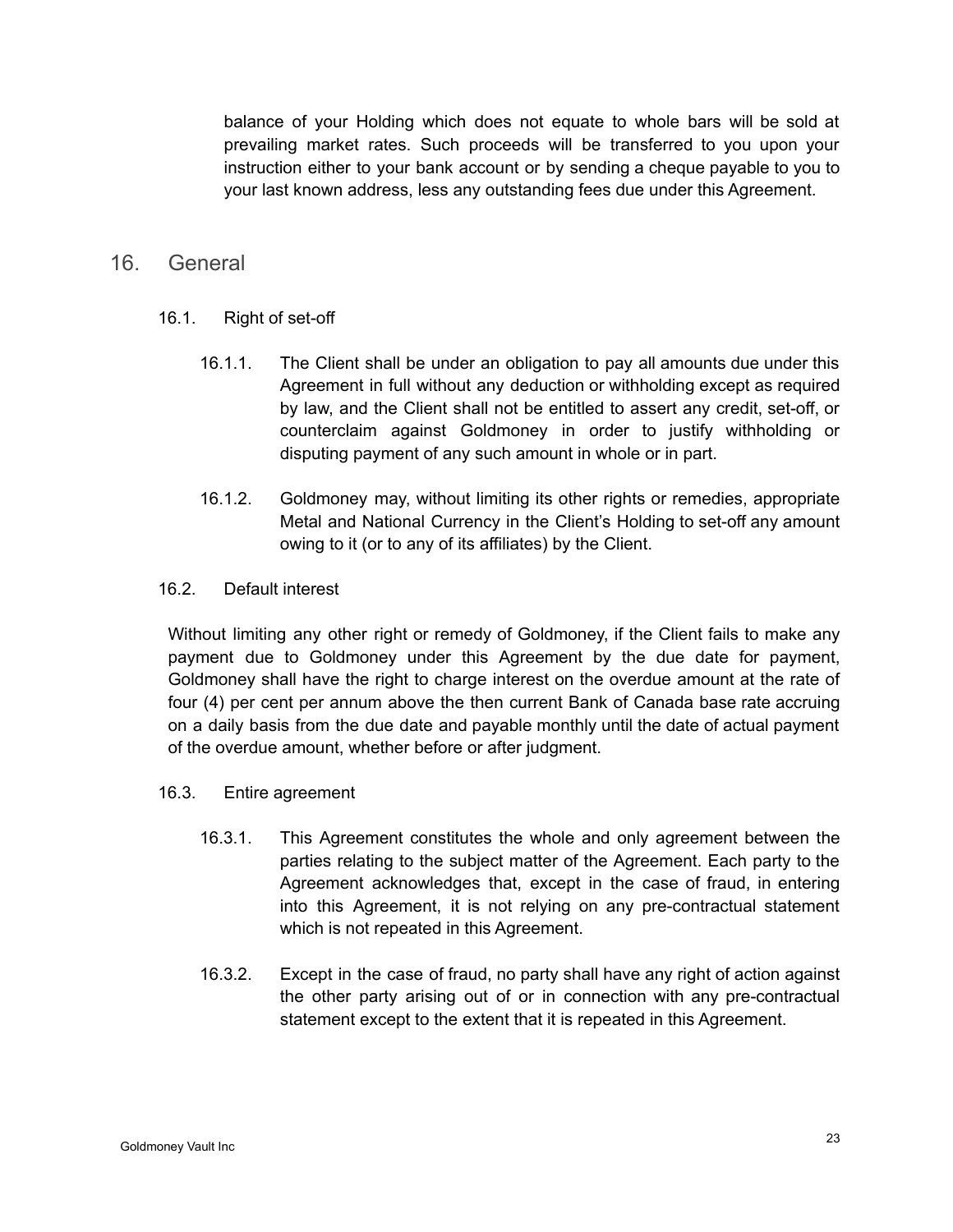- 16.3.3. This Agreement applies to the exclusion of any other terms that you may seek to impose or incorporate, or which are implied by trade, custom, practice or course of dealing.
- 16.4. Variation
	- 16.4.1. Except as set out in this Agreement, any variation, including the introduction of any additional terms and conditions, to the Agreement, shall only be binding when agreed in writing and signed by an authorised signatory of Goldmoney.
	- 16.4.2. We may vary or amend the terms or provisions of this Agreement as we consider necessary or desirable in order to reflect changes in the law, to meet regulatory requirements or to reflect new industry guidance and codes of practice, or when changes to products and services are made (including those relating to fees), by giving you thirty (30) days prior written notice of any variation or amendment, which notice, if posted to your Holding or Email Address, shall be deemed to have been received by you on the day it was posted.
	- 16.4.3. In all circumstances, you shall be deemed to have agreed to any variation or amendment of the terms or provisions of this Agreement if you continue to use our services after the date specified in the notice as the effective date of such variation or amendment. If you do not wish to be bound by any variation or amendment notified to you in accordance with this clause 16.4, you may terminate this Agreement in accordance with clause 9 and must notify us in writing without delay and, in relation to variation or amendment under clause 16.4.3, before the expiry of the notice period.

#### 16.5. Severability

In the event any provision (or part of any provision) of this Agreement shall for any reason be held by a court or any other competent authority to be invalid, illegal, or unenforceable, that provision, to the extent required, shall be deemed deleted and the remaining provisions shall remain valid and enforceable.

16.6. Rights of third parties

A person who is not a party to this Agreement shall not have any rights under or in connection with it.

16.7. No agency or partnership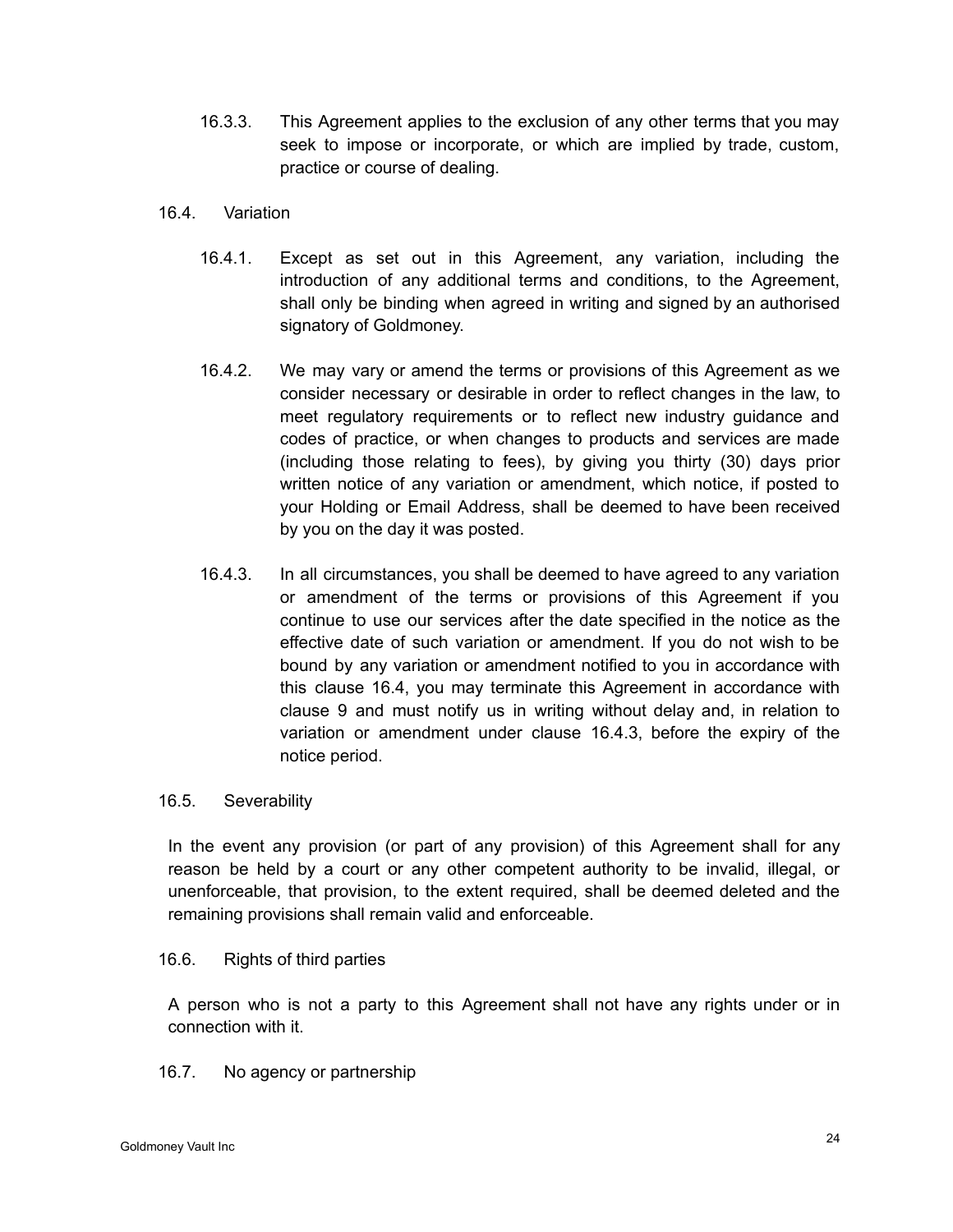Except as otherwise expressly provided for in this Agreement, nothing in this Agreement is intended to, or shall be deemed to, constitute a partnership or joint venture of any kind between any of the parties, nor constitute any party the agent of another party for any purpose. No party shall have authority to act as agent for, or to bind, the other party in any way.

#### 16.8. Assignment

- 16.8.1. Goldmoney may at any time assign, transfer, charge, subcontract or deal in any other manner with all or any of its rights under this Agreement and may subcontract or delegate in any manner any or all of its obligations under this Agreement to any third party or agent.
- 16.8.2. The Client shall not, without the prior written consent of Goldmoney, assign, transfer, charge, subcontract, or deal in any other manner with all or any of its rights or obligations under this Agreement.

#### 16.9. Notices

- 16.9.1. Any notice or other communication required to be given to a party under or in connection with this Agreement shall be in writing and shall be sent to the other party via the Message Box, such notice shall be deemed to have been duly received on the same day as it is sent.
- 16.9.2. This clause 16.9 shall not apply to the service of any proceedings or other documents in any legal action, which documents must be sent to Goldmoney's address stated on the Goldmoney Website.

## 16.10. No waiver

A waiver of any right under this Agreement is only effective if it is in writing and shall not be deemed to be a waiver of any subsequent breach or default. No failure or delay by a party in exercising any right or remedy under the Agreement or by law shall constitute a waiver of that or any other right or remedy, nor preclude or restrict its further exercise. No single or partial exercise of such right or remedy shall preclude or restrict the further exercise of that or any other right or remedy

Unless specifically provided otherwise, rights arising under the Agreement are cumulative and do not exclude rights provided by law.

#### 16.11. Governing law

This Agreement and all rights and obligations hereunder shall be governed by and construed in accordance with the laws of the Province of Ontario and the applicable